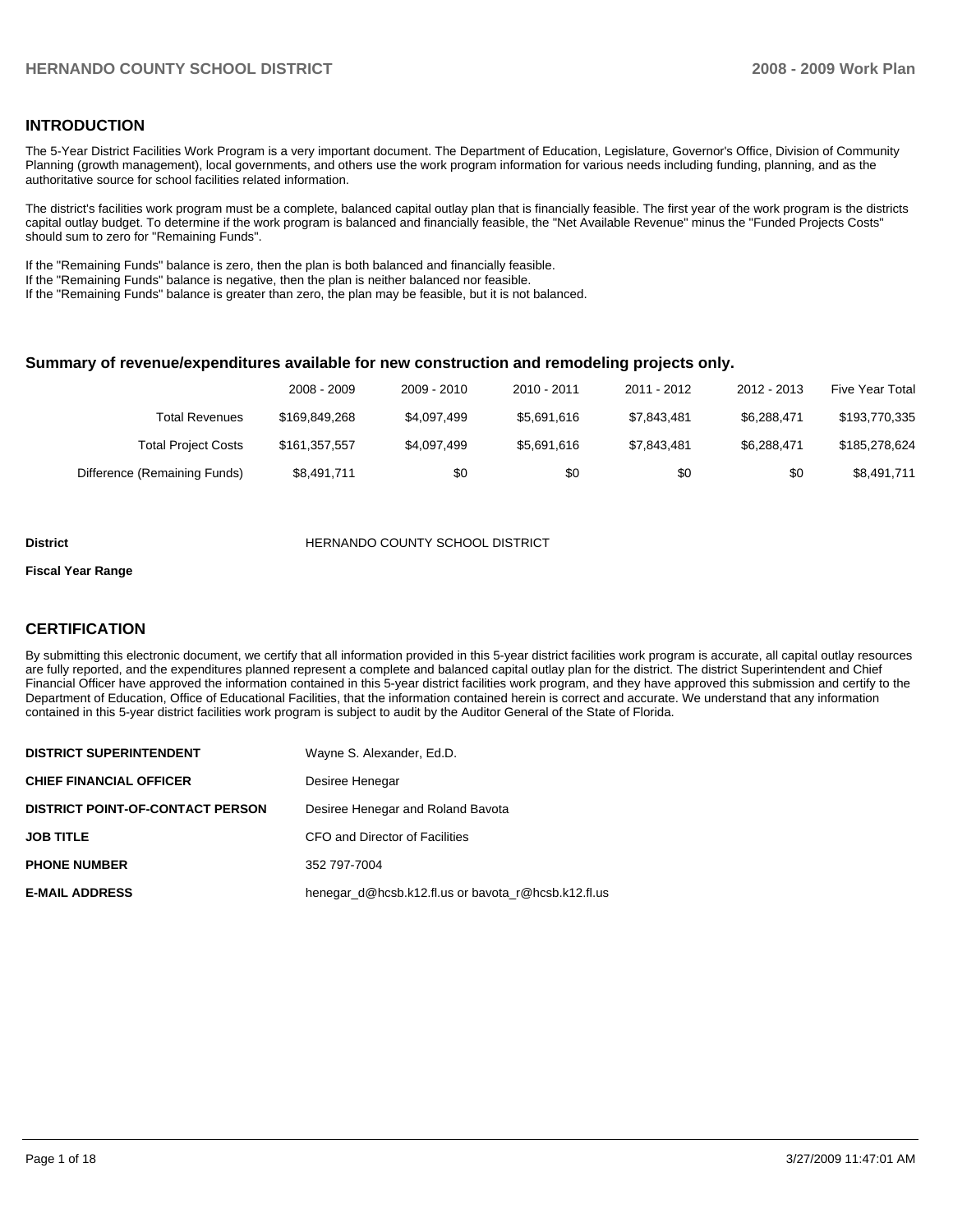# **Expenditures**

### **Expenditure for Maintenance, Repair and Renovation from 2-Mills and PECO**

Annually, prior to the adoption of the district school budget, each school board must prepare a tentative district facilities work program that includes a schedule of major repair and renovation projects necessary to maintain the educational and ancillary facilities of the district.

|                                  | Item                                                                                                                                                                                                                                                                                                                                                    | 2008 - 2009<br><b>Actual Budget</b> | $2009 - 2010$<br>Projected | 2010 - 2011<br>Projected | 2011 - 2012<br>Projected | $2012 - 2013$<br>Projected | <b>Total</b> |  |
|----------------------------------|---------------------------------------------------------------------------------------------------------------------------------------------------------------------------------------------------------------------------------------------------------------------------------------------------------------------------------------------------------|-------------------------------------|----------------------------|--------------------------|--------------------------|----------------------------|--------------|--|
| <b>HVAC</b>                      |                                                                                                                                                                                                                                                                                                                                                         | \$739.707                           | \$140.000                  | \$140.000                | \$100.000                | \$100.000                  | \$1,219,707  |  |
| Locations:                       | DISTRICT MAINTENANCE/PLANT OPERATIONS, EASTSIDE ELEMENTARY, FRANK W SPRINGSTEAD SENIOR HIGH, NATURE COAST<br>TECHNICAL HIGH, PINE GROVE ELEMENTARY, POWELL MIDDLE, WEST HERNANDO MIDDLE                                                                                                                                                                 |                                     |                            |                          |                          |                            |              |  |
| Flooring                         |                                                                                                                                                                                                                                                                                                                                                         | \$278,047                           | \$200,000                  | \$200,000                | \$100,000                | \$100,000                  | \$878,047    |  |
| Locations:                       | BROOKSVILLE ELEMENTARY, CENTRAL SENIOR HIGH, CHOCACHATTI ELEMENTARY, DELORES S PARROTT MIDDLE, DISTRICT<br>MAINTENANCE/PLANT OPERATIONS, EASTSIDE ELEMENTARY, FOX CHAPEL MIDDLE, HERNANDO SENIOR HIGH, NATURE COAST<br>TECHNICAL HIGH, PINE GROVE ELEMENTARY, POWELL MIDDLE, SUNCOAST ELEMENTARY, WEST HERNANDO MIDDLE                                  |                                     |                            |                          |                          |                            |              |  |
| Roofing                          |                                                                                                                                                                                                                                                                                                                                                         | \$1,341,915                         | \$0                        | \$500,000                | \$500,000                | \$500,000                  | \$2,841,915  |  |
| Locations:                       | CENTRAL SENIOR HIGH, DELTONA ELEMENTARY, DISTRICT MAINTENANCE/PLANT OPERATIONS, EASTSIDE ELEMENTARY,<br>HERNANDO SENIOR HIGH, POWELL MIDDLE, TRANSPORTATION 2, WEST HERNANDO MIDDLE, WESTSIDE ELEMENTARY                                                                                                                                                |                                     |                            |                          |                          |                            |              |  |
| Safety to Life                   |                                                                                                                                                                                                                                                                                                                                                         | \$440.285                           | \$113.341                  | \$100.000                | \$100,000                | \$100,000                  | \$853.626    |  |
|                                  | CENTRAL SENIOR HIGH, CHOCACHATTI ELEMENTARY, DELORES S PARROTT MIDDLE, DISTRICT MAINTENANCE/PLANT<br>Locations:<br>OPERATIONS, EASTSIDE ELEMENTARY, FOX CHAPEL MIDDLE, FRANK W SPRINGSTEAD SENIOR HIGH, HERNANDO SENIOR HIGH,<br>NATURE COAST TECHNICAL HIGH, PINE GROVE ELEMENTARY, POWELL MIDDLE, SUNCOAST ELEMENTARY, WEST HERNANDO<br><b>MIDDLE</b> |                                     |                            |                          |                          |                            |              |  |
| Fencing                          |                                                                                                                                                                                                                                                                                                                                                         | \$47,449                            | \$1,000                    | \$50,000                 | \$50,000                 | \$50,000                   | \$198,449    |  |
| Locations:                       | DISTRICT MAINTENANCE/PLANT OPERATIONS, HERNANDO SENIOR HIGH, PINE GROVE ELEMENTARY                                                                                                                                                                                                                                                                      |                                     |                            |                          |                          |                            |              |  |
| Parking                          |                                                                                                                                                                                                                                                                                                                                                         | \$18,449                            | \$50.000                   | \$50,000                 | \$50,000                 | \$50.000                   | \$218,449    |  |
|                                  | Locations: DELTONA ELEMENTARY, DISTRICT MAINTENANCE/PLANT OPERATIONS                                                                                                                                                                                                                                                                                    |                                     |                            |                          |                          |                            |              |  |
| Electrical                       |                                                                                                                                                                                                                                                                                                                                                         | \$0                                 | \$0                        | \$0                      | \$0                      | \$0                        | \$0          |  |
| Locations:                       | No Locations for this expenditure.                                                                                                                                                                                                                                                                                                                      |                                     |                            |                          |                          |                            |              |  |
| Fire Alarm                       |                                                                                                                                                                                                                                                                                                                                                         | \$68.135                            | \$50,000                   | \$50,000                 | \$27,562                 | \$30.000                   | \$225.697    |  |
| Locations:                       | DISTRICT MAINTENANCE/PLANT OPERATIONS, FRANK W SPRINGSTEAD SENIOR HIGH, POWELL MIDDLE, SUNCOAST<br>ELEMENTARY, WEST HERNANDO MIDDLE                                                                                                                                                                                                                     |                                     |                            |                          |                          |                            |              |  |
| Telephone/Intercom System        |                                                                                                                                                                                                                                                                                                                                                         | \$0                                 | \$0                        | \$0                      | \$0                      | \$0                        | \$0          |  |
|                                  | Locations: No Locations for this expenditure.                                                                                                                                                                                                                                                                                                           |                                     |                            |                          |                          |                            |              |  |
| <b>Closed Circuit Television</b> |                                                                                                                                                                                                                                                                                                                                                         | \$0                                 | \$0                        | \$0                      | \$0                      | \$0                        | \$0          |  |
| Locations:                       | No Locations for this expenditure.                                                                                                                                                                                                                                                                                                                      |                                     |                            |                          |                          |                            |              |  |
| Paint                            |                                                                                                                                                                                                                                                                                                                                                         | \$19.551                            | \$21.540                   | \$20,000                 | \$20,000                 | \$33,033                   | \$114,124    |  |
| Locations:                       | <b>DISTRICT MAINTENANCE/PLANT OPERATIONS</b>                                                                                                                                                                                                                                                                                                            |                                     |                            |                          |                          |                            |              |  |
| Maintenance/Repair               |                                                                                                                                                                                                                                                                                                                                                         | \$0                                 | \$0                        | \$0                      | \$0                      | \$0                        | \$0          |  |
| Locations:                       | No Locations for this expenditure.                                                                                                                                                                                                                                                                                                                      |                                     |                            |                          |                          |                            |              |  |
|                                  | <b>Sub Total:</b>                                                                                                                                                                                                                                                                                                                                       | \$2,953,538                         | \$575,881                  | \$1,110,000              | \$947,562                | \$963,033                  | \$6,550,014  |  |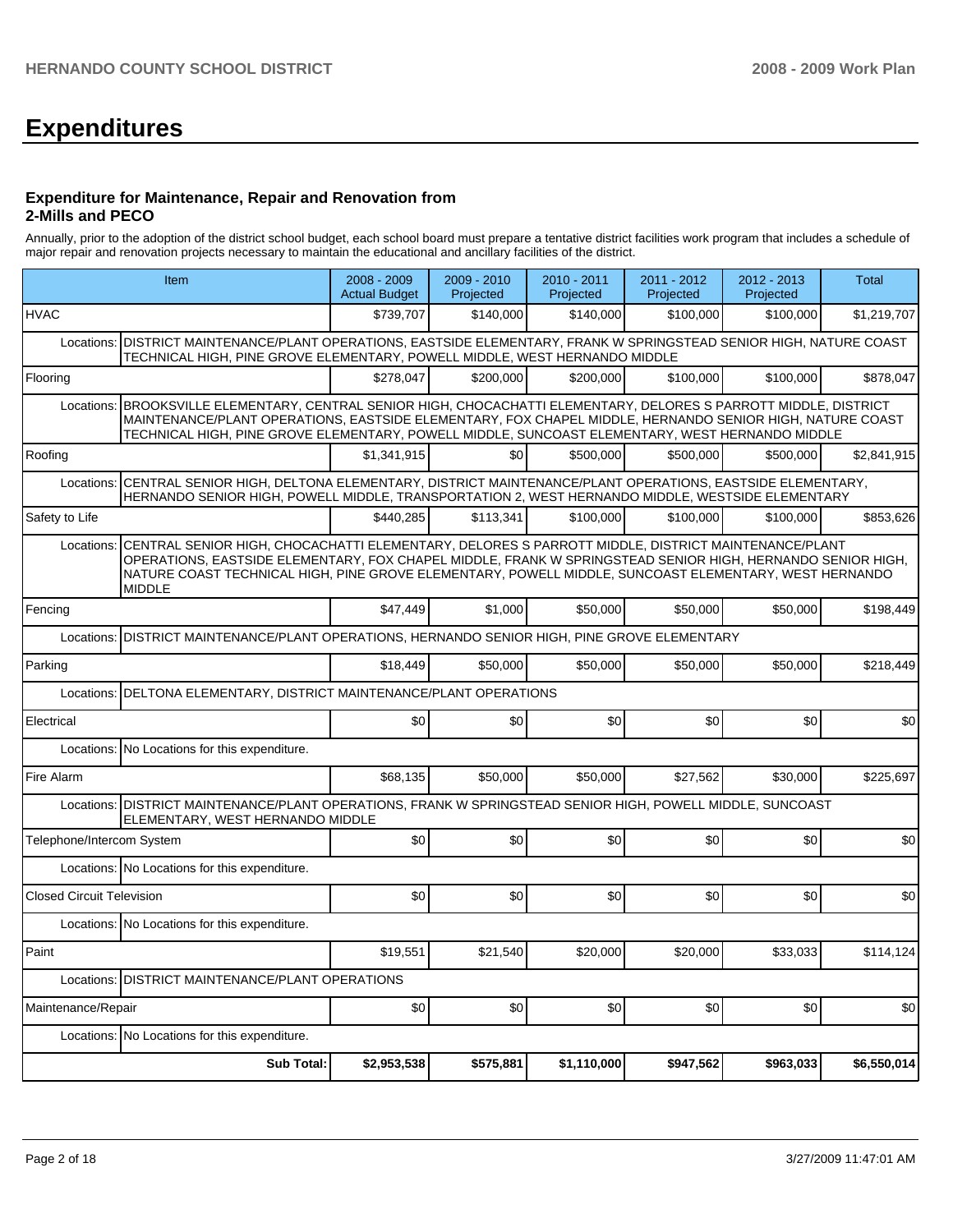| IPECO Maintenance Expenditures | \$853,454   | \$1.024.932 | \$1,371,724      | \$1,297,562 | \$1.293.033 | \$5,840,705 |
|--------------------------------|-------------|-------------|------------------|-------------|-------------|-------------|
| Two Mill Sub Total: I          | \$3,878,659 | \$0         | \$0 <sub>1</sub> | \$0         | \$٥١        | \$3,878,659 |

| <b>Other Items</b>                                                                                                                                | $2008 - 2009$<br><b>Actual Budget</b>                                                                                                                                                                                                                                                                                                                                                                                                                                                                                       | $2009 - 2010$<br>Projected | $2010 - 2011$<br>Projected | $2011 - 2012$<br>Projected | $2012 - 2013$<br>Projected | <b>Total</b> |  |  |  |  |
|---------------------------------------------------------------------------------------------------------------------------------------------------|-----------------------------------------------------------------------------------------------------------------------------------------------------------------------------------------------------------------------------------------------------------------------------------------------------------------------------------------------------------------------------------------------------------------------------------------------------------------------------------------------------------------------------|----------------------------|----------------------------|----------------------------|----------------------------|--------------|--|--|--|--|
| <b>Ctywide Asbestos</b>                                                                                                                           | \$92,165                                                                                                                                                                                                                                                                                                                                                                                                                                                                                                                    | \$100,000                  | \$90,000                   | \$50,000                   | \$30,000                   | \$362,165    |  |  |  |  |
|                                                                                                                                                   | Locations IDISTRICT MAINTENANCE/PLANT OPERATIONS. FRANK W SPRINGSTEAD SENIOR HIGH                                                                                                                                                                                                                                                                                                                                                                                                                                           |                            |                            |                            |                            |              |  |  |  |  |
| <b>Indoor Air Quality</b>                                                                                                                         | \$762,220                                                                                                                                                                                                                                                                                                                                                                                                                                                                                                                   | \$0                        | \$100,000                  | \$200,000                  | \$100,000                  | \$1,162,220  |  |  |  |  |
| Locations DISTRICT MAINTENANCE/PLANT OPERATIONS, HERNANDO SENIOR HIGH, JOHN D FLOYD ELEMENTARY, MOTON ELEMENTARY,<br><b>PINE GROVE ELEMENTARY</b> |                                                                                                                                                                                                                                                                                                                                                                                                                                                                                                                             |                            |                            |                            |                            |              |  |  |  |  |
| Ctywide Building Maintenance                                                                                                                      | \$866,308                                                                                                                                                                                                                                                                                                                                                                                                                                                                                                                   | \$349,051                  | \$71.724                   | \$100,000                  | \$100,000                  | \$1,487,083  |  |  |  |  |
|                                                                                                                                                   | Locations BROOKSVILLE ELEMENTARY, CENTRAL SENIOR HIGH, CHALLENGER K-8 SCHOOL OF SCIENCE AND MATHEMATICS,<br>CHOCACHATTI ELEMENTARY, DELORES S PARROTT MIDDLE, DELTONA ELEMENTARY, DISTRICT MAINTENANCE/PLANT<br>OPERATIONS, EASTSIDE ELEMENTARY, FOX CHAPEL MIDDLE, FRANK W SPRINGSTEAD SENIOR HIGH, HERNANDO SENIOR<br>HIGH, JOHN D FLOYD ELEMENTARY, MOTON ELEMENTARY, PINE GROVE ELEMENTARY, POWELL MIDDLE, SPRING HILL<br>ELEMENTARY, STAR EDUCATION CENTER, SUNCOAST ELEMENTARY, TRANSPORTATION 2, WESTSIDE ELEMENTARY |                            |                            |                            |                            |              |  |  |  |  |
| <b>Ctywide Restrooms</b>                                                                                                                          | \$144                                                                                                                                                                                                                                                                                                                                                                                                                                                                                                                       | \$0                        | \$0                        | \$0                        | \$50,000                   | \$50,144     |  |  |  |  |
| Locations MOTON ELEMENTARY                                                                                                                        |                                                                                                                                                                                                                                                                                                                                                                                                                                                                                                                             |                            |                            |                            |                            |              |  |  |  |  |
| Ctywide Theaters                                                                                                                                  | \$25,500                                                                                                                                                                                                                                                                                                                                                                                                                                                                                                                    | \$0                        | \$0                        | \$0                        | \$50,000                   | \$75,500     |  |  |  |  |
| Locations FRANK W SPRINGSTEAD SENIOR HIGH                                                                                                         |                                                                                                                                                                                                                                                                                                                                                                                                                                                                                                                             |                            |                            |                            |                            |              |  |  |  |  |
| <b>Technology Wiring</b>                                                                                                                          | \$32,238                                                                                                                                                                                                                                                                                                                                                                                                                                                                                                                    | \$0                        | \$0                        | \$0                        | \$0                        | \$32,238     |  |  |  |  |
| Locations HERNANDO ADMINISTRATIVE SUPPORT                                                                                                         |                                                                                                                                                                                                                                                                                                                                                                                                                                                                                                                             |                            |                            |                            |                            |              |  |  |  |  |
| Total:                                                                                                                                            | \$4,732,113                                                                                                                                                                                                                                                                                                                                                                                                                                                                                                                 | \$1,024,932                | \$1,371,724                | \$1,297,562                | \$1,293,033                | \$9,719,364  |  |  |  |  |

### **Local Two Mill Expenditure For Maintenance, Repair and Renovation**

Anticipated expenditures expected from local funding sources over the years covered by the current work plan.

| Item                                       | $2008 - 2009$<br><b>Actual Budget</b> | $2009 - 2010$<br>Projected | 2010 - 2011<br>Projected | $2011 - 2012$<br>Projected | $2012 - 2013$<br>Projected | Total        |
|--------------------------------------------|---------------------------------------|----------------------------|--------------------------|----------------------------|----------------------------|--------------|
| Remaining Maint and Repair from 1.75 Mills | \$3,878,659                           | \$0                        | \$0                      | \$0                        | \$0                        | \$3,878,659  |
| Maintenance/Repair Salaries                | \$1,547,501                           | \$3,250,000                | \$3,250,000              | \$3,250,000                | \$3,250,000                | \$14,547,501 |
| School Bus Purchases                       | \$211,700                             | \$1,500,000                | \$1,522,834              | \$1,546,910                | \$1,583,996                | \$6,365,440  |
| <b>IOther Vehicle Purchases</b>            | \$0 <sub>1</sub>                      | \$0                        | \$0                      | \$0                        | \$0                        | \$0          |
| Capital Outlay Equipment                   | \$1,991,132                           | \$3,000,000                | \$3,045,668              | \$2,319,661                | \$3,167,993                | \$13,524,454 |
| Rent/Lease Payments                        | \$1,820,392                           | \$2,024,865                | \$2,024,865              | \$2,024,865                | \$2,024,865                | \$9,919,852  |
| ICOP Debt Service                          | \$7,831,636                           | \$7,889,640                | \$8,648,333              | \$8,358,240                | \$8,358,240                | \$41,086,089 |
| Rent/Lease Relocatables                    | \$0                                   | \$0                        | \$0                      | \$0                        | \$0                        | \$0          |
| Environmental Problems                     | \$0                                   | \$0                        | \$0                      | \$0                        | \$0                        | \$0          |
| s.1011.14 Debt Service                     | \$0                                   | \$0                        | \$0                      | \$0                        | \$0                        | \$0          |
| <b>Special Facilities Account</b>          | \$0                                   | \$0                        | \$0                      | \$0                        | \$0                        | \$0          |
| <b>Ctywide Safety</b>                      | \$258,860                             | \$258,860                  | \$158,860                | \$258,860                  | \$258,860                  | \$1,194,300  |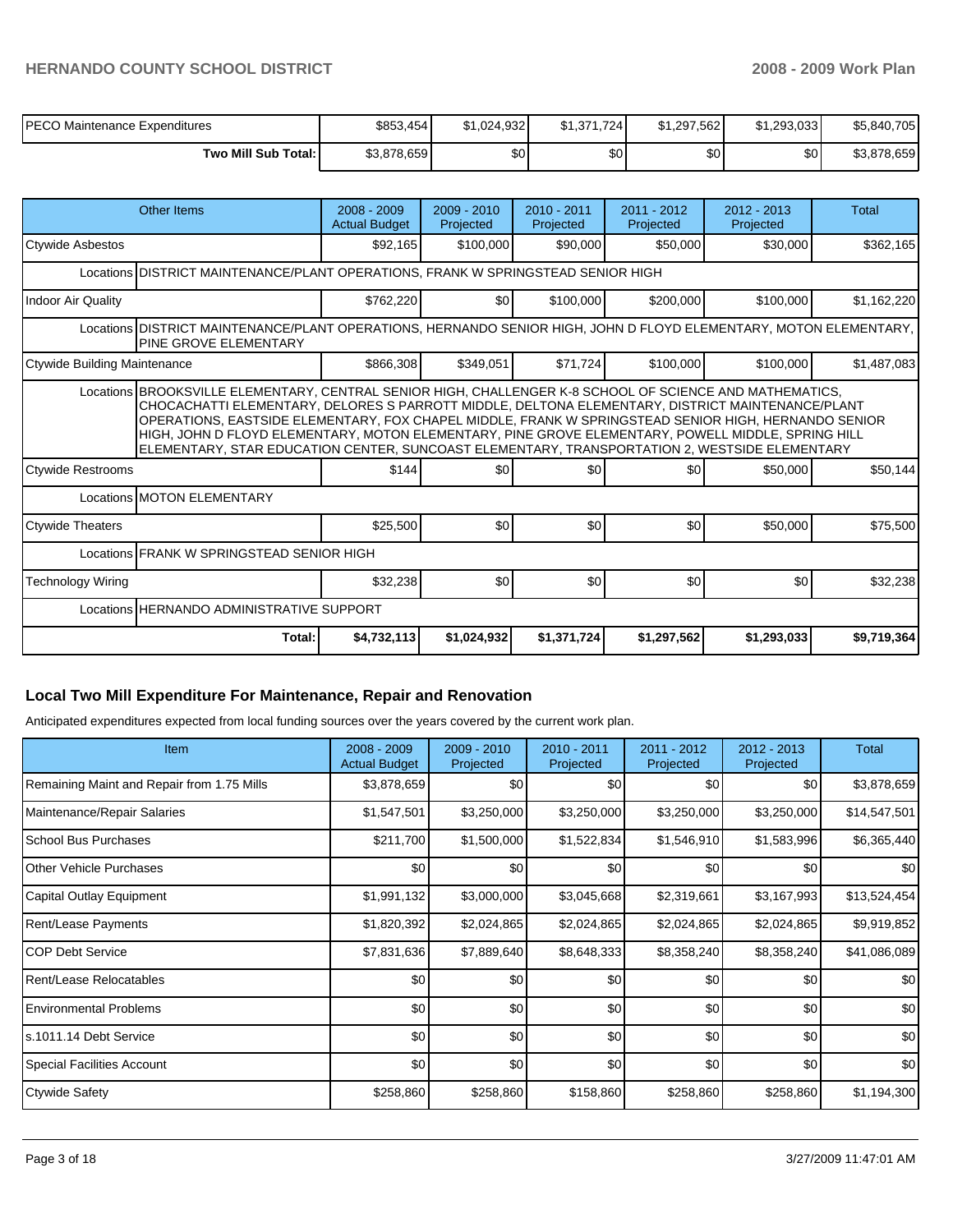| Ctywide Maintenance              | \$400,000        | \$0          | \$0          | \$0          | \$0          | \$400,000    |
|----------------------------------|------------------|--------------|--------------|--------------|--------------|--------------|
| Roofing                          | \$449,938        | \$400,000    | \$450,000    | \$505,000    | \$400,000    | \$2,204,938  |
| <b>HVAC</b>                      | \$0 <sub>1</sub> | \$454,692    | \$100,000    | \$800,000    | \$215,217    | \$1,569,909  |
| Flooring                         | \$40,000         | \$0          | \$24,774     | \$0          | \$0          | \$64,774     |
| Ctywide ADA/Indoor Air           | \$0              | \$300,000    | \$44,503     | \$400,000    | \$400,000    | \$1,144,503  |
| Land                             | \$136,683        | \$0          | \$0          | \$0          | \$0          | \$136,683    |
| Ctywide Fencing                  | \$29,000         | \$0          | \$0          | \$0          | \$0          | \$29,000     |
| Telecom                          | \$392,674        | \$100,000    | \$100,000    | \$100,000    | \$100,000    | \$792,674    |
| <b>Local Expenditure Totals:</b> | \$18,988,175     | \$19,178,057 | \$19,369,837 | \$19,563,536 | \$19,759,171 | \$96,858,776 |

# **Revenue**

### **2 Mill Revenue Source**

Schedule of Estimated Capital Outlay Revenue from each currently approved source which is estimated to be available for expenditures on the projects included in the tentative district facilities work program. All amounts are NET after considering carryover balances, interest earned, new COP's, 1011.14 and 1011.15 loans, etc. Districts cannot use 2-Mill funds for salaries except for those explicitly associated with maintenance/repair projects. (1011.71 (5), F.S.)

| Item                                                                            | Fund | $2008 - 2009$<br><b>Actual Value</b> | $2009 - 2010$<br>Projected | $2010 - 2011$<br>Projected | $2011 - 2012$<br>Projected | $2012 - 2013$<br>Projected | Total            |
|---------------------------------------------------------------------------------|------|--------------------------------------|----------------------------|----------------------------|----------------------------|----------------------------|------------------|
| (1) Non-exempt property<br>assessed valuation                                   |      | \$11,421,458,627                     | \$11,535,673,213           | \$11,651,029,945           | \$11,767,540,245           | \$11,885,215,647           | \$58,260,917,677 |
| (2) The Millege projected for<br>discretionary capital outlay per<br>ls.1011.71 |      | 1.75                                 | 1.75                       | 1.75                       | 1.75                       | 1.75                       |                  |
| (3) Full value of the 2-Mill<br>discretionary capital outlay per<br>ls.1011.71  |      | \$18,988,175                         | \$19,178,057               | \$19,369,837               | \$19,563,536               | \$19,759,171               | \$96,858,776     |
| (4) Value of the portion of the 2-<br>Mills ACTUALLY levied                     | 370  | \$18,988,175                         | \$19,178,057               | \$19,369,837               | \$19,563,536               | \$19,759,171               | \$96,858,776     |
| $(5)$ Difference of lines (3) and (4)                                           |      | \$0                                  | \$0                        | \$0                        | \$0                        | \$0                        | \$0              |

### **PECO Revenue Source**

The figure in the row designated "PECO Maintenance" will be subtracted from funds available for new construction because PECO maintenance dollars cannot be used for new construction.

| Item                                  | Fund | $2008 - 2009$<br><b>Actual Budget</b> | $2009 - 2010$<br>Projected | $2010 - 2011$<br>Projected | $2011 - 2012$<br>Projected | $2012 - 2013$<br>Projected | Total        |
|---------------------------------------|------|---------------------------------------|----------------------------|----------------------------|----------------------------|----------------------------|--------------|
| <b>IPECO New Construction</b>         | 340  | \$3,684,106                           | \$0                        | \$830.149                  | \$2,537,901                | \$1,014,495                | \$8,066,651  |
| <b>IPECO Maintenance Expenditures</b> |      | \$853,454                             | \$1,024,932                | \$1,371,724                | \$1,297,562                | \$1,293,033                | \$5,840,705  |
|                                       |      | \$4,537,560                           | \$1,024,932                | \$2,201,873                | \$3,835,463                | \$2,307,528                | \$13,907,356 |

### **CO & DS Revenue Source**

Revenue from Capital Outlay and Debt Service funds.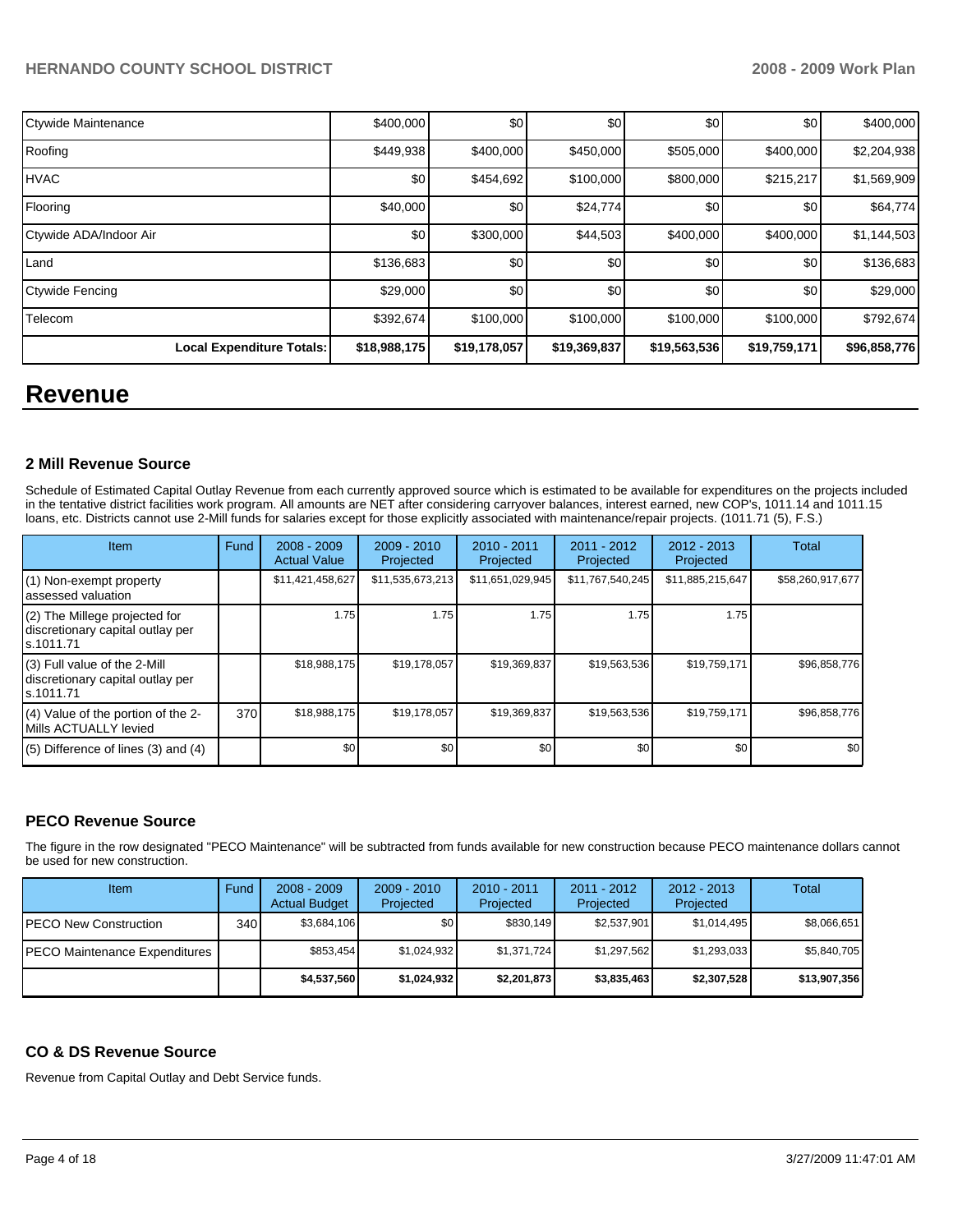| <b>Item</b>                                     | Fund  | $2008 - 2009$<br><b>Actual Budget</b> | $2009 - 2010$<br>Projected | $2010 - 2011$<br>Projected | $2011 - 2012$<br>Projected | $2012 - 2013$<br>Projected | <b>Total</b> |
|-------------------------------------------------|-------|---------------------------------------|----------------------------|----------------------------|----------------------------|----------------------------|--------------|
| CO & DS Cash Flow-through<br><b>Distributed</b> | 360 l | \$201.499                             | \$201.499                  | \$201.499                  | \$201.499                  | \$201.499                  | \$1,007,495  |
| CO & DS Interest on<br>Undistributed CO         | 360   | \$20.557                              | \$20,557                   | \$20,557                   | \$20,557                   | \$20.557                   | \$102,785    |
|                                                 |       | \$222.056                             | \$222.056                  | \$222.056                  | \$222.056                  | \$222.056                  | \$1,110,280  |

## **Fair Share Revenue Source**

All legally binding commitments for proportionate fair-share mitigation for impacts on public school facilities must be included in the 5-year district work program. Nothing reported for this section.

### **Sales Surtax Referendum**

Specific information about any referendum for a 1-cent or ½-cent surtax referendum during the previous year.

**Did the school district hold a surtax referendum during the past fiscal year 2007 - 2008?** No

## **Additional Revenue Source**

Any additional revenue sources

| Item                                                                                                   | $2008 - 2009$<br><b>Actual Value</b> | $2009 - 2010$<br>Projected | $2010 - 2011$<br>Projected | 2011 - 2012<br>Projected | $2012 - 2013$<br>Projected | <b>Total</b> |
|--------------------------------------------------------------------------------------------------------|--------------------------------------|----------------------------|----------------------------|--------------------------|----------------------------|--------------|
| Proceeds from a s.1011.14/15 F.S. Loans                                                                | \$0                                  | \$0                        | \$0                        | \$0                      | \$0                        | \$0          |
| District Bonds - Voted local bond<br>referendum proceeds per s.9, Art VII<br><b>State Constitution</b> | \$0                                  | \$0                        | \$0                        | \$0                      | \$0                        | \$0          |
| Proceeds from Special Act Bonds                                                                        | \$0                                  | \$0                        | \$0                        | \$0                      | \$0                        | \$0          |
| Estimated Revenue from CO & DS Bond<br>Sale                                                            | \$0                                  | \$0                        | \$0                        | \$0                      | \$0                        | \$0          |
| Proceeds from Voted Capital<br>Improvements millage                                                    | \$0                                  | \$0                        | \$0                        | \$0                      | \$0                        | \$0          |
| Other Revenue for Other Capital Projects                                                               | \$488,029                            | \$147,445                  | \$147,445                  | \$147,445                | \$147,445                  | \$1,077,809  |
| Proceeds from 1/2 cent sales surtax<br>authorized by school board                                      | \$16,720,656                         | \$9,726,838                | \$10,485,531               | \$10,915,438             | \$10,915,438               | \$58,763,901 |
| Proceeds from local governmental<br>infrastructure sales surtax                                        | \$0                                  | \$0                        | \$0                        | \$0                      | \$0                        | \$0          |
| Proceeds from Certificates of<br>Participation (COP's) Sale                                            | \$46,179,461                         | \$0                        | \$0                        | \$0                      | \$0                        | \$46,179,461 |
| Classrooms First Bond proceeds amount<br>authorized in FY 1997-98                                      | \$0                                  | \$0                        | \$0                        | \$0                      | \$0                        | \$0          |
| <b>Classrooms for Kids</b>                                                                             | \$30,671,335                         | \$0                        | \$0                        | \$0                      | \$0                        | \$30,671,335 |
| <b>District Equity Recognition</b>                                                                     | \$0                                  | \$0                        | \$0                        | \$0                      | \$0                        | \$0          |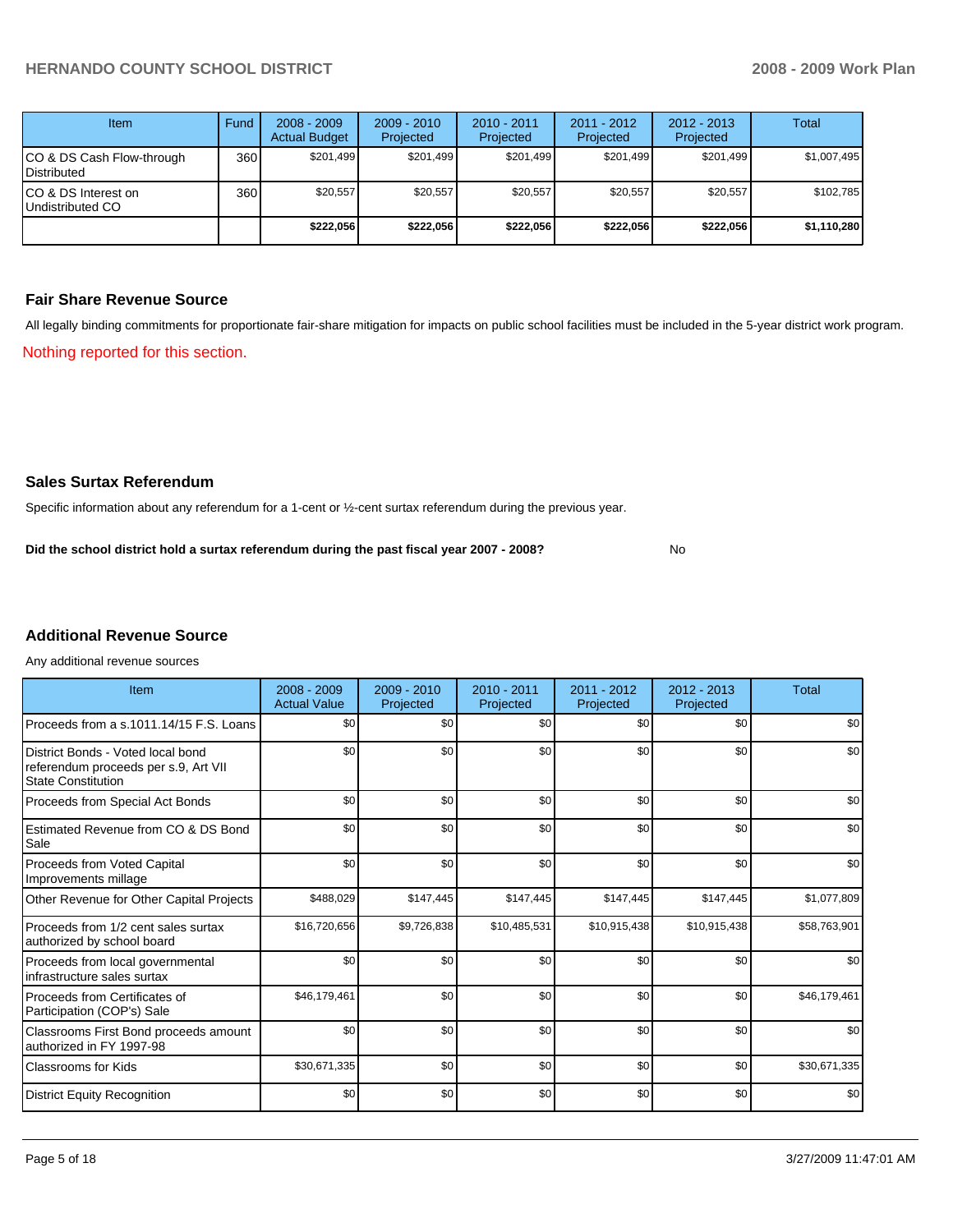| <b>Federal Grants</b>                                                               | \$0            | \$0 <sub>1</sub>  | \$0           | \$0           | \$0           | \$0            |
|-------------------------------------------------------------------------------------|----------------|-------------------|---------------|---------------|---------------|----------------|
| Proportionate share mitigation (actual<br>cash revenue only, not in kind donations) | \$0            | \$0 <sub>1</sub>  | \$0           | \$0           | \$0           | \$0            |
| Impact fees received                                                                | \$7,039,515    | \$109,755         | \$109,755     | \$109,755     | \$109,755     | \$7,478,535    |
| <b>Private donations</b>                                                            | \$0            | \$0               | \$0           | \$0           | \$0           | \$0            |
| Grants from local governments or not-for-<br>profit organizations                   | \$0            | \$0 <sub>1</sub>  | \$0           | \$0           | \$0           | \$0            |
| Interest, Including Profit On Investment                                            | \$2,456,482    | \$1,000,000       | \$1,000,000   | \$1,000,000   | \$1,000,000   | \$6,456,482    |
| Revenue from Bonds pledging proceeds<br>from 1 cent or 1/2 cent Sales Surtax        | \$47,511,807   | \$0               | \$0           | \$0           | \$0           | \$47,511,807   |
| <b>Fund Balance Carried Forward</b>                                                 | \$33,192,968   | \$0 <sub>1</sub>  | \$0           | \$0           | \$0           | \$33,192,968   |
| <b>Obligated Fund Balance Carried Forward</b>                                       | (\$10,062,698) | \$0               | \$0           | \$0           | \$0           | (\$10,062,698) |
| <b>Special Facilities Account</b>                                                   | \$0            | \$0 <sub>1</sub>  | \$0           | \$0           | \$0           | \$0            |
| One Cent - 1/2 Cent Sales Surtax Debt<br>Service                                    | (\$8,254,449)  | $(\$7, 108, 595)$ | (\$7,103,320) | (\$7,089,114) | (\$7,120,718) | (\$36,676,196) |
| <b>Subtotal</b>                                                                     | \$165,943,106  | \$3,875,443       | \$4,639,411   | \$5,083,524   | \$5,051,920   | \$184,593,404  |

# **Total Revenue Summary**

| <b>Item Name</b>                                                | $2008 - 2009$<br><b>Budget</b> | $2009 - 2010$<br>Projected | $2010 - 2011$<br>Projected | $2011 - 2012$<br>Projected | $2012 - 2013$<br>Projected | <b>Five Year Total</b> |
|-----------------------------------------------------------------|--------------------------------|----------------------------|----------------------------|----------------------------|----------------------------|------------------------|
| Local 1.75 Mill Discretionary Capital<br>Outlay Revenue         | \$18,988,175                   | \$19,178,057               | \$19,369,837               | \$19,563,536               | \$19,759,171               | \$96,858,776           |
| IPECO and 1.75 Mill Maint and Other 1.75 I<br>Mill Expenditures | (\$18,988,175)                 | $($ \$19,178,057) $ $      | (\$19,369,837)             | (S19, 563, 536)            | (S19,759,171)              | (\$96,858,776)         |
| <b>IPECO Maintenance Revenue</b>                                | \$853.454                      | \$1,024,932                | \$1,371,724                | \$1,297,562                | \$1,293,033                | \$5,840,705            |
| <b>Available 2 Mill for New Construction</b>                    | \$O                            | \$0                        | \$0                        | \$0                        | \$0                        | \$0                    |

| <b>Item Name</b>                      | $2008 - 2009$<br><b>Budget</b> | $2009 - 2010$<br>Projected | $2010 - 2011$<br>Projected | 2011 - 2012<br>Projected | $2012 - 2013$<br>Projected | <b>Five Year Total</b> |
|---------------------------------------|--------------------------------|----------------------------|----------------------------|--------------------------|----------------------------|------------------------|
| ICO & DS Revenue                      | \$222,056                      | \$222,056                  | \$222,056                  | \$222,056                | \$222,056                  | \$1,110,280            |
| <b>IPECO New Construction Revenue</b> | \$3,684,106                    | \$0                        | \$830.149                  | \$2,537,901              | \$1,014,495                | \$8,066,651            |
| <b>Other/Additional Revenue</b>       | \$165,943,106                  | \$3,875,443                | \$4,639,411                | \$5,083,524              | \$5,051,920                | \$184,593,404          |
| <b>Total Additional Revenue</b>       | \$169,849,268                  | \$4,097,499                | \$5,691,616                | \$7,843,481              | \$6,288,471                | \$193,770,335          |
| <b>Total Available Revenue</b>        | \$169,849,268                  | \$4,097,499                | \$5,691,616                | \$7,843,481              | \$6,288,471                | \$193,770,335          |

# **Project Schedules**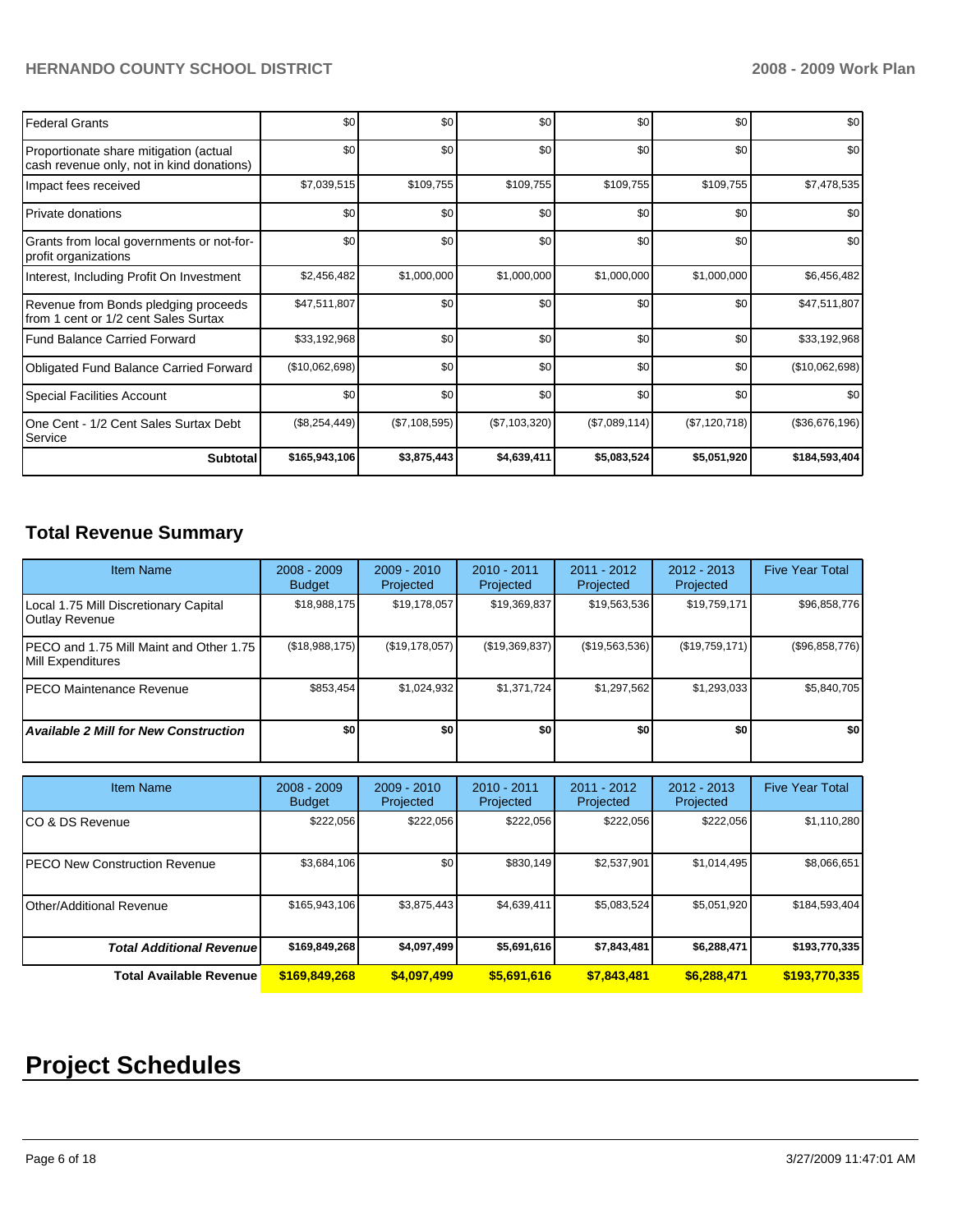## **Capacity Project Schedules**

A schedule of capital outlay projects necessary to ensure the availability of satisfactory classrooms for the projected student enrollment in K-12 programs.

| <b>Project Description</b>                                                     | Location                                           |                          | 2008 - 2009  | 2009 - 2010  | 2010 - 2011 | 2011 - 2012 | 2012 - 2013 | <b>Total</b>    | Funded |
|--------------------------------------------------------------------------------|----------------------------------------------------|--------------------------|--------------|--------------|-------------|-------------|-------------|-----------------|--------|
| roll forward prior yr<br>(formerly Elementary<br>"J") opened 8/08              | <b>EXPLORER K-8</b>                                | Planned<br>Cost:         | \$5,498,762  | \$0          | \$0         | \$0         | \$0         | \$5,498,762 Yes |        |
|                                                                                |                                                    | <b>Student Stations:</b> | 2,103        | $\mathbf 0$  | $\mathbf 0$ | 0           | 0           | 2,103           |        |
|                                                                                | <b>Total Classrooms:</b>                           |                          | 97           | 0            | 0           | 0           | 0           | 97              |        |
|                                                                                |                                                    | Gross Sq Ft:             | 273,355      | $\mathbf 0$  | $\mathbf 0$ | $\mathbf 0$ | 0           | 273,355         |        |
| roll forward project<br>prior year Classroom<br>Additions/Cafeteria            | <b>HERNANDO</b><br><b>SENIOR HIGH</b>              | Planned<br>Cost:         | \$3,905,415  | \$0          | \$0         | \$0         | \$0         | \$3,905,415 Yes |        |
|                                                                                |                                                    | <b>Student Stations:</b> | 200          | 0            | 0           | 0           | 0           | 200             |        |
|                                                                                |                                                    | <b>Total Classrooms:</b> | 8            | 0            | 0           | 0           | 0           | 8               |        |
|                                                                                |                                                    | Gross Sq Ft:             | 17,791       | 0            | 0           | 0           | 0           | 17,791          |        |
| roll forward prj p/y<br><b>Classroom Addition</b><br>and other<br>improvements | <b>FRANKW</b><br>SPRINGSTEAD<br><b>SENIOR HIGH</b> | Planned<br>Cost:         | \$2,458,008  | \$0          | \$0         | \$0         | \$0         | \$2,458,008 Yes |        |
|                                                                                |                                                    | <b>Student Stations:</b> |              | $\mathbf 0$  | $\mathbf 0$ | $\mathbf 0$ | $\mathbf 0$ | 400             |        |
|                                                                                |                                                    | <b>Total Classrooms:</b> | 16           | 0            | 0           | $\mathbf 0$ | 0           | 16              |        |
|                                                                                |                                                    | Gross Sq Ft:             | $\mathbf{1}$ | 0            | $\mathbf 0$ | 0           | 0           | 1               |        |
| roll forward project<br>prior yr - Add 9th<br><b>Grade Center</b>              | <b>CENTRAL SENIOR</b><br><b>HIGH</b>               | Planned<br>Cost:         | \$710,666    | \$0          | \$0         | \$0         | \$0         | \$710,666 Yes   |        |
|                                                                                |                                                    | <b>Student Stations:</b> | 700          | 0            | 0           | 0           | 0           | 700             |        |
|                                                                                |                                                    | <b>Total Classrooms:</b> | 27           | 0            | 0           | 0           | 0           | 27              |        |
|                                                                                |                                                    | Gross Sq Ft:             | 44,914       | 0            | 0           | 0           | 0           | 44,914          |        |
| Phase I Master Plan                                                            | PINE GROVE<br><b>ELEMENTARY</b>                    | Planned<br>Cost:         | \$9,030,184  | \$0          | \$0         | \$0         | \$0         | \$9,030,184 Yes |        |
|                                                                                |                                                    | <b>Student Stations:</b> | 432          | $\mathbf{O}$ | 0           | 0           | 0           | 432             |        |
|                                                                                |                                                    | <b>Total Classrooms:</b> | 23           | $\pmb{0}$    | $\pmb{0}$   | 0           | 0           | 23              |        |
|                                                                                |                                                    | Gross Sq Ft:             | 23,520       | $\mathbf 0$  | $\mathbf 0$ | 0           | 0           | 23,520          |        |
| Phase I Master Plan                                                            | JOHN D FLOYD<br><b>ELEMENTARY</b>                  | Planned<br>Cost:         | \$9,027,556  | \$0          | \$0         | \$0         | \$0         | \$9,027,556 Yes |        |
|                                                                                |                                                    | <b>Student Stations:</b> | 507          | 0            | $\mathbf 0$ | 0           | 0           | 507             |        |
|                                                                                |                                                    | <b>Total Classrooms:</b> | 23           | $\mathbf 0$  | 0           | 0           | 0           | 23              |        |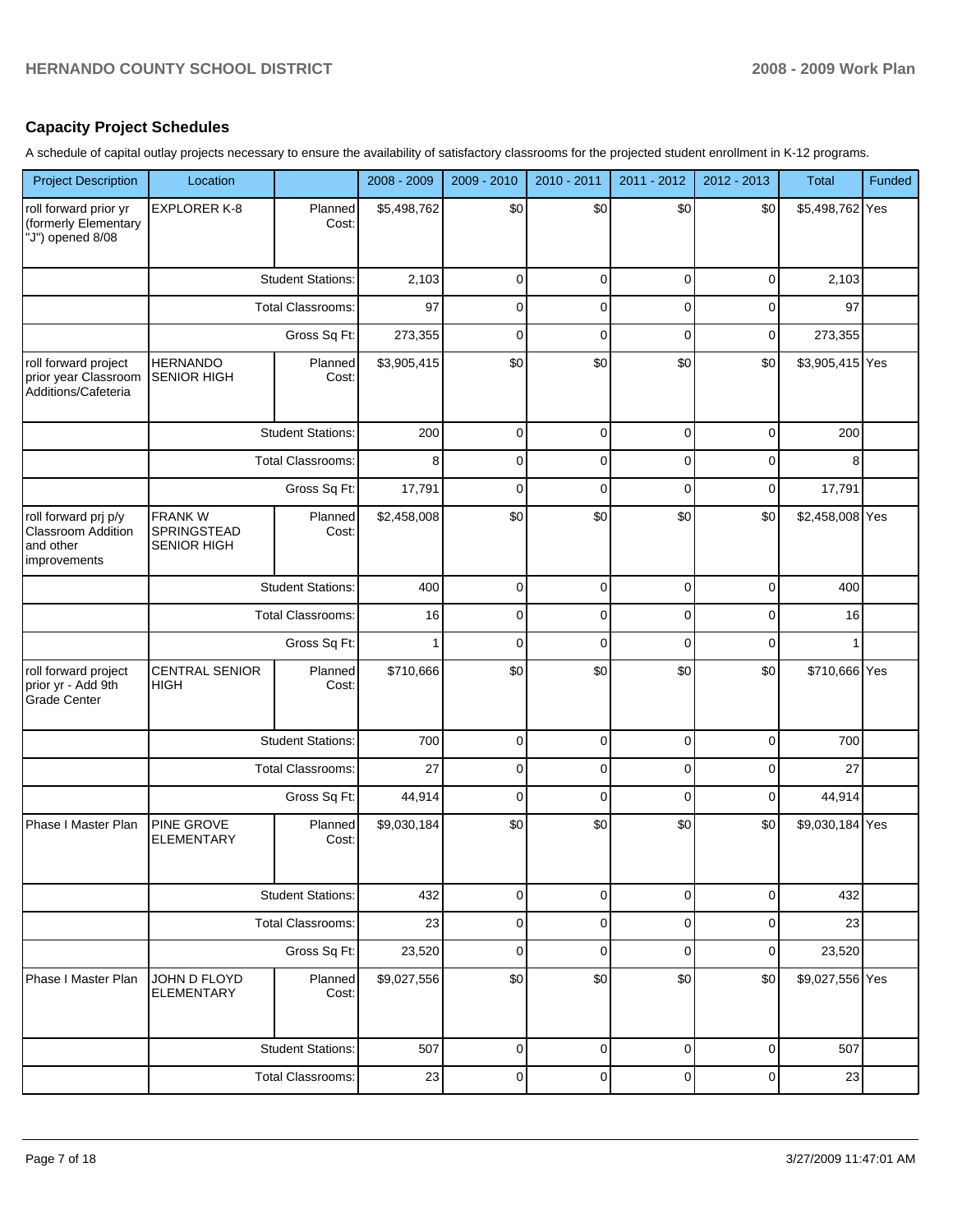|                                                                        |                                         | Gross Sq Ft:             | 30,347       | 0           | $\mathbf 0$ | 0           | $\mathbf 0$ | 30,347           |  |
|------------------------------------------------------------------------|-----------------------------------------|--------------------------|--------------|-------------|-------------|-------------|-------------|------------------|--|
| roll forward project<br>prior yr -<br>Classrooms/Cafeteria             | <b>SPRING HILL</b><br><b>ELEMENTARY</b> | Planned<br>Cost:         | \$158,240    | \$0         | \$0         | \$0         | \$0         | \$158,240 Yes    |  |
|                                                                        |                                         | <b>Student Stations:</b> | 216          | $\mathbf 0$ | $\mathbf 0$ | $\mathbf 0$ | $\mathbf 0$ | 216              |  |
|                                                                        |                                         | Total Classrooms:        | 12           | 0           | $\mathbf 0$ | 0           | $\mathbf 0$ | 12               |  |
|                                                                        |                                         | Gross Sq Ft:             | 26,829       | $\mathbf 0$ | $\mathbf 0$ | $\mathbf 0$ | $\mathbf 0$ | 26,829           |  |
| roll forward project<br>prior yrs - Classroom<br>Addition              | POWELL MIDDLE                           | Planned<br>Cost:         | \$22,429     | \$0         | \$0         | \$0         | \$0         | \$22,429 Yes     |  |
|                                                                        |                                         | <b>Student Stations:</b> | 220          | 0           | $\mathbf 0$ | 0           | $\mathbf 0$ | 220              |  |
|                                                                        |                                         | Total Classrooms:        | 10           | 0           | 0           | 0           | 0           | 10               |  |
|                                                                        |                                         | Gross Sq Ft:             | 15,210       | 0           | 0           | 0           | $\mathbf 0$ | 15,210           |  |
| New High School<br>"EEE"                                               | Location not<br>specified               | Planned<br>Cost:         | \$57,504,257 | \$0         | \$0         | \$0         | \$0         | \$57,504,257 Yes |  |
|                                                                        |                                         | <b>Student Stations:</b> | $\mathbf 0$  | 0           | 1,609       | $\mathbf 0$ | $\mathbf 0$ | 1,609            |  |
|                                                                        |                                         | Total Classrooms:        | $\mathbf 0$  | 0           | 62          | 0           | 0           | 62               |  |
|                                                                        |                                         | Gross Sq Ft:             | $\mathbf 0$  | $\mathbf 0$ | 204,196     | 0           | $\mathbf 0$ | 204,196          |  |
| <b>New</b><br>Elementary/High<br>School I-75 PDD                       | Location not<br>specified               | Planned<br>Cost:         | \$1,449,942  | \$0         | \$1,490,665 | \$3,523,681 | \$2,011,026 | \$8,475,314 Yes  |  |
|                                                                        |                                         | <b>Student Stations:</b> | 0            | 0           | 0           | 0           | 1,558       | 1,558            |  |
|                                                                        |                                         | Total Classrooms:        | 0            | 0           | 0           | 0           | 90          | 90               |  |
|                                                                        |                                         | Gross Sq Ft:             | $\mathbf 0$  | 0           | 0           | 0           | 260,803     | 260,803          |  |
| K-8 Elementary K----<br>at US 19 on same<br>site as<br>High School EEE | Location not<br>specified               | Planned<br>Cost:         | \$34,905,510 | \$0         | \$0         | \$0         | \$0         | \$34,905,510 Yes |  |
|                                                                        |                                         | <b>Student Stations:</b> | $\pmb{0}$    | 0           | $\mathbf 0$ | 1,412       | $\mathbf 0$ | 1,412            |  |
|                                                                        |                                         | Total Classrooms:        | $\pmb{0}$    | 0           | $\mathbf 0$ | 64          | $\mathbf 0$ | 64               |  |
|                                                                        |                                         | Gross Sq Ft:             | 0            | 0           | 0           | 142,866     | 0           | 142,866          |  |
| Purchase<br>Portables/Upgrade<br>and prin/int exist<br>portables       | Location not<br>specified               | Planned<br>Cost:         | \$1,606,932  | \$1,000,000 | \$1,018,506 | \$1,037,355 | \$1,056,553 | \$5,719,346 Yes  |  |
|                                                                        |                                         | <b>Student Stations:</b> | 1            | 1           | 1           | 1           | 1           | 5                |  |
|                                                                        |                                         | Total Classrooms:        | 0            | 0           | 0           | 0           | 0           | 0                |  |
|                                                                        |                                         | Gross Sq Ft:             | 1            | 1           | 1           | 1           | 1           | 5                |  |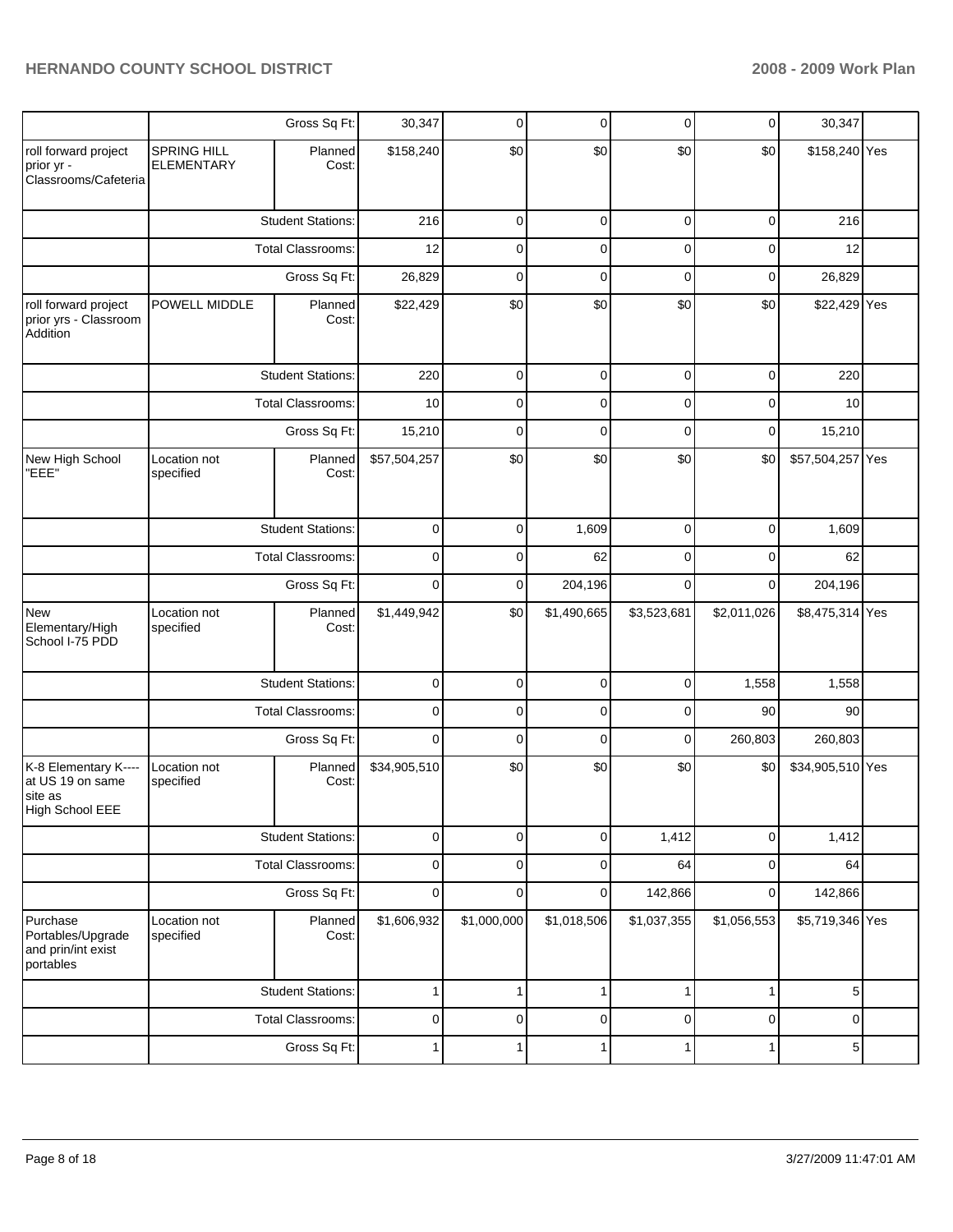| roll forward project<br>prior year - Building<br>Addition | NATURE COAST<br><b>TECHNICAL HIGH</b> | Planned<br>Cost:         | \$54,823    | \$0         | \$0         | \$0         | \$0         | \$54,823 Yes    |  |
|-----------------------------------------------------------|---------------------------------------|--------------------------|-------------|-------------|-------------|-------------|-------------|-----------------|--|
|                                                           |                                       | <b>Student Stations:</b> | 226         | $\Omega$    | $\mathbf 0$ | $\mathbf 0$ | $\mathbf 0$ | 226             |  |
|                                                           |                                       | Total Classrooms:        | 9           | $\mathbf 0$ | $\mathbf 0$ | $\mathbf 0$ | $\mathbf 0$ | 9               |  |
|                                                           |                                       | Gross Sq Ft:             | 15,924      | $\mathbf 0$ | $\mathbf 0$ | 0           | $\mathbf 0$ | 15,924          |  |
| Master Plan                                               | <b>DELTONA</b><br><b>ELEMENTARY</b>   | Planned<br>Cost:         | \$8,608,822 | \$0         | \$0         | \$0         | \$0         | \$8,608,822 Yes |  |
|                                                           |                                       | <b>Student Stations:</b> | $\mathsf 0$ | $\mathbf 0$ | 500         | $\mathbf 0$ | $\mathbf 0$ | 500             |  |
|                                                           |                                       | Total Classrooms:        | $\pmb{0}$   | $\mathbf 0$ | 27          | $\mathbf 0$ | $\mathbf 0$ | 27              |  |
|                                                           |                                       | Gross Sq Ft:             | $\pmb{0}$   | 0           | 25,500      | 0           | 0           | 25,500          |  |
| Master Plan                                               | <b>WESTSIDE</b><br><b>ELEMENTARY</b>  | Planned<br>Cost:         | \$9,039,068 | \$0         | \$0         | \$0         | \$0         | \$9,039,068 Yes |  |
|                                                           |                                       | <b>Student Stations:</b> | $\pmb{0}$   | $\mathbf 0$ | $\pmb{0}$   | $\mathbf 0$ | 500         | 500             |  |
|                                                           |                                       | Total Classrooms:        | $\mathsf 0$ | $\mathbf 0$ | $\pmb{0}$   | 0           | 27          | 27              |  |
|                                                           |                                       | Gross Sq Ft:             | $\mathbf 0$ | $\mathbf 0$ | $\mathbf 0$ | $\mathbf 0$ | 25,500      | 25,500          |  |
| Master Plan                                               | <b>SUNCOAST</b><br><b>ELEMENTARY</b>  | Planned<br>Cost:         | \$9,186,049 | \$0         | \$0         | \$0         | \$0         | \$9,186,049 Yes |  |
|                                                           |                                       | <b>Student Stations:</b> | $\pmb{0}$   | $\mathbf 0$ | 500         | $\mathbf 0$ | $\mathbf 0$ | 500             |  |
|                                                           |                                       | <b>Total Classrooms:</b> | $\pmb{0}$   | $\Omega$    | 27          | $\Omega$    | $\mathbf 0$ | 27              |  |
|                                                           |                                       | Gross Sq Ft:             | $\mathbf 0$ | $\mathbf 0$ | 25,500      | 0           | $\mathbf 0$ | 25,500          |  |
|                                                           |                                       |                          |             |             |             |             |             |                 |  |

| Planned Cost:   \$153,166,663 |         | \$1,000,000 | \$2,509,171 | \$4.561.036 |         | \$3,067,579 \$164,304,449 |
|-------------------------------|---------|-------------|-------------|-------------|---------|---------------------------|
| <b>Student Stations:</b>      | 5,005   |             | 2,610       | 1,413       | 2,059   | 11,088                    |
| <b>Total Classrooms:</b>      | 225     |             | 116         | 64          | 117     | 522                       |
| Gross Sq Ft:                  | 447,892 |             | 255,197     | 142.867     | 286.304 | 1,132,261                 |

# **Other Project Schedules**

Major renovations, remodeling, and additions of capital outlay projects that do not add capacity to schools.

| <b>Project Description</b>                                   | Location                                                                | $2008 - 2009$<br>Actual Budget | $2009 - 2010$<br>Projected | 2010 - 2011<br>Projected | 2011 - 2012<br>Projected | $2012 - 2013$<br>Projected | Total            | Funded |
|--------------------------------------------------------------|-------------------------------------------------------------------------|--------------------------------|----------------------------|--------------------------|--------------------------|----------------------------|------------------|--------|
| Land                                                         | Location not specified                                                  | \$3.224.535                    | \$3,015,054                | \$3,100,000              | \$3,200,000              | \$3,138,447                | \$15,678,036 Yes |        |
| <b>Gulf Coast Academy Charter</b><br>School - Capital Outlay | Location not specified                                                  | \$82,445                       | \$82.445                   | \$82,445                 | \$82.445                 | \$82.445                   | \$412,225 Yes    |        |
| Curb stops                                                   | ICHALLENGER K-8<br><b>ISCHOOL OF SCIENCE</b><br><b>JAND MATHEMATICS</b> | \$6,810                        | \$0 <sub>1</sub>           | \$0                      | \$0                      | \$0                        | \$6.810 Yes      |        |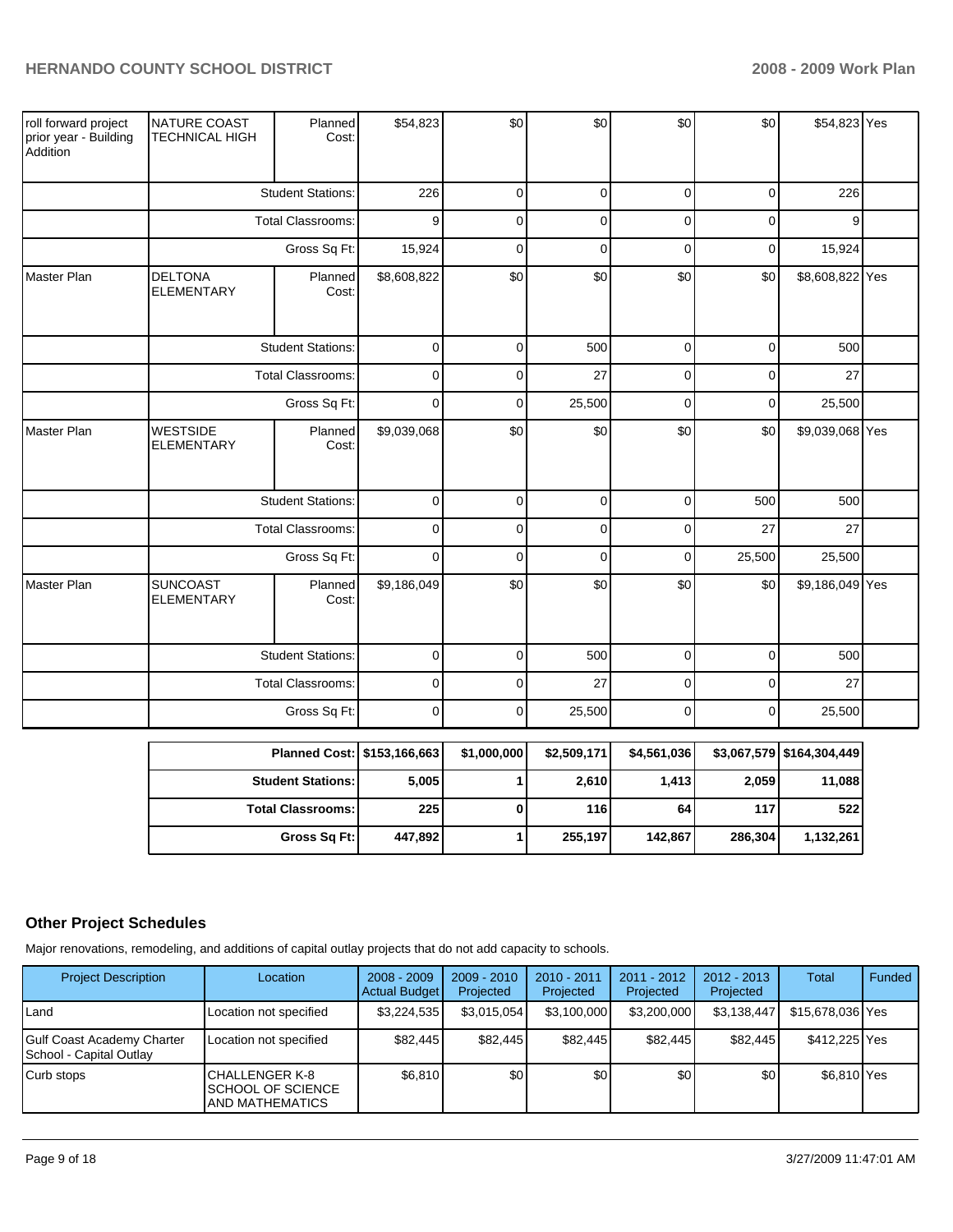| Restrooms/Consession                     | <b>FRANKW</b><br>SPRINGSTEAD SENIOR<br><b>HIGH</b>         | \$298,508   | \$0         | \$0         | \$0         | \$0         | \$298,508 Yes   |  |
|------------------------------------------|------------------------------------------------------------|-------------|-------------|-------------|-------------|-------------|-----------------|--|
| <b>Bus Access</b>                        | JOHN D FLOYD<br><b>ELEMENTARY</b>                          | \$4,498     | \$0         | \$0         | \$0         | \$0         | \$4,498 Yes     |  |
| <b>Walkway covers Various</b><br>Schools | Location not specified                                     | \$387,366   | \$0         | \$0         | \$0         | \$0         | \$387,366 Yes   |  |
| <b>Auxillary Fuel Tank</b>               | <b>TRANSPORTATION 2</b>                                    | \$27,137    | \$0         | \$0         | \$0         | \$0         | \$27,137 Yes    |  |
| County Office Renovations                | <b>HERNANDO</b><br><b>ADMINISTRATIVE</b><br><b>SUPPORT</b> | \$42,500    | \$0         | \$0         | \$0         | \$0         | \$42,500 Yes    |  |
| <b>Additional Parking</b>                | <b>SPRING HILL</b><br><b>ELEMENTARY</b>                    | \$30,000    | \$0         | \$0         | \$0         | \$0         | \$30,000 Yes    |  |
| Parent Pickup                            | <b>DELTONA ELEMENTARY</b>                                  | \$77,436    | \$0         | \$0         | \$0         | \$0         | \$77,436 Yes    |  |
| Countwide Paving                         | <b>HERNANDO SENIOR</b><br><b>HIGH</b>                      | \$50,000    | \$0         | \$0         | \$0         | \$0         | \$50,000 Yes    |  |
| Countywide Paving                        | <b>DISTRICT</b><br>MAINTENANCE/PLANT<br><b>OPERATIONS</b>  | \$81,000    | \$0         | \$0         | \$0         | \$0         | \$81,000 Yes    |  |
| Capital Outlay Equipment                 | Location not specified                                     | \$3,878,659 | \$0         | \$0         | \$0         | \$0         | \$3,878,659 Yes |  |
|                                          |                                                            | \$8,190,894 | \$3,097,499 | \$3,182,445 | \$3,282,445 | \$3,220,892 | \$20,974,175    |  |

### **Additional Project Schedules**

Any projects that are not identified in the last approved educational plant survey.

| <b>Project Description</b>   | Location                               | <b>Num</b><br>Classroom<br>s | $2008 - 2009$<br><b>Actual Budget</b> | $2009 - 2010$<br>Projected | 2010 - 2011<br>Projected | $2011 - 2012$<br>Projected | $2012 - 2013$<br>Projected | <b>Total</b> | Funded  |
|------------------------------|----------------------------------------|------------------------------|---------------------------------------|----------------------------|--------------------------|----------------------------|----------------------------|--------------|---------|
| Phase II Master Plan         | JOHN D FLOYD<br><b>ELEMENTARY</b>      |                              | \$1                                   | \$0                        | \$0                      | \$0                        | \$0                        |              | $$1$ No |
| l Phase II Master Plan       | <b>PINE GROVE</b><br><b>ELEMENTARY</b> |                              | \$1                                   | \$0                        | \$0                      | \$0                        | \$0                        |              | $$1$ No |
| Phase II Master Plan         | <b>WESTSIDE</b><br><b>ELEMENTARY</b>   |                              | \$1                                   | \$0                        | \$0                      | \$0                        | \$0                        |              | $$1$ No |
| <b>IPhase II Master Plan</b> | <b>SUNCOAST</b><br><b>ELEMENTARY</b>   |                              | \$1                                   | \$0                        | \$0                      | \$0                        | \$0                        |              | $$1$ No |
| Classroom Expansion          | <b>HERNANDO</b><br><b>SENIOR HIGH</b>  |                              | \$1                                   | \$0                        | \$0                      | \$0                        | \$0                        |              | $$1$ No |
|                              |                                        |                              | \$5                                   | \$0                        | \$0                      | \$0                        | \$0                        | \$5          |         |

### **Non Funded Growth Management Project Schedules**

Schedule indicating which projects, due to planned development, that CANNOT be funded from current revenues projected over the next five years.

Nothing reported for this section.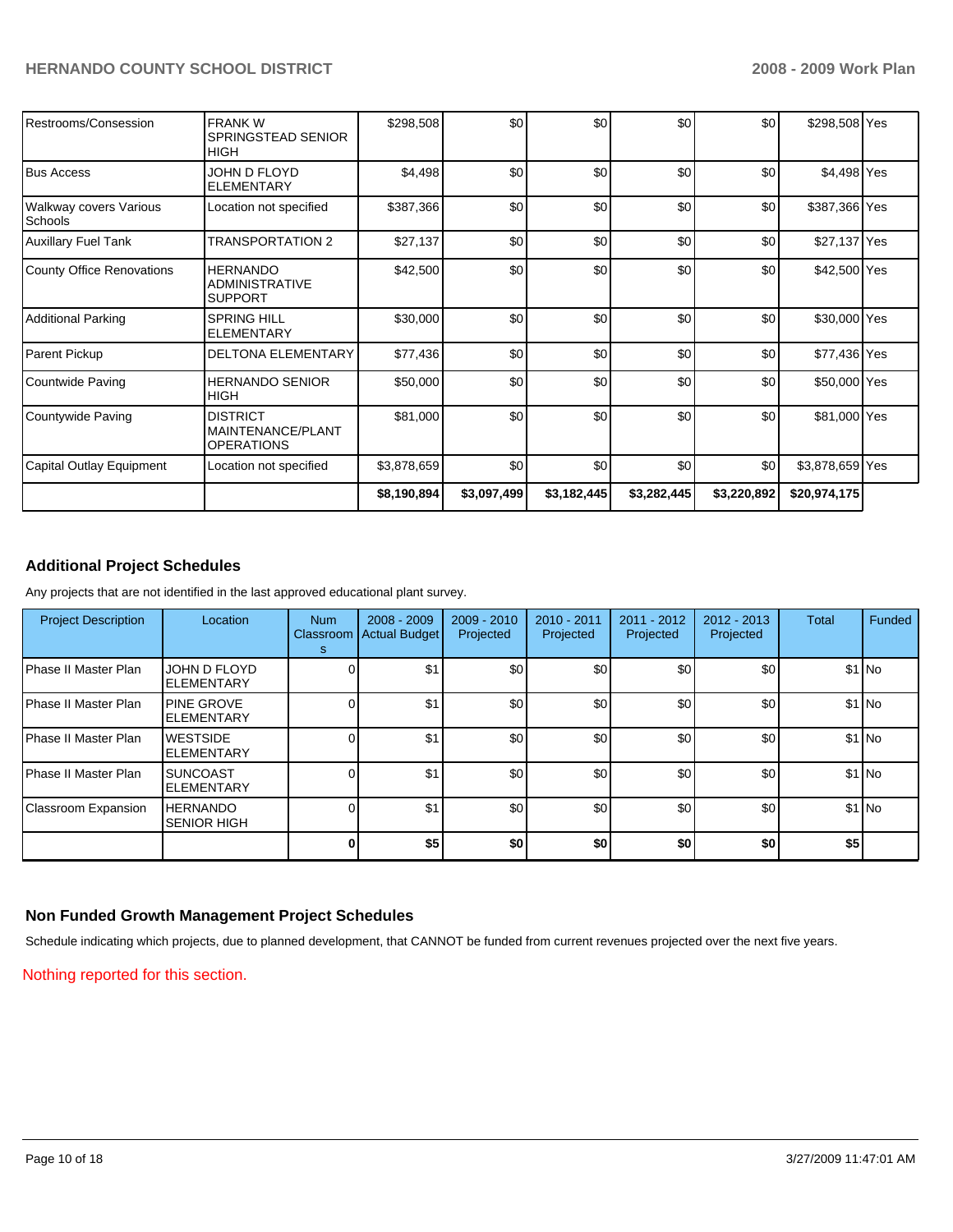# **Tracking**

# **Capacity Tracking**

| Location                                                             | $2008 -$<br>2009 Satis.<br>Stu. Sta. | <b>Actual</b><br>$2008 -$<br><b>2009 FISH</b><br>Capacity | Actual<br>$2007 -$<br>2008<br><b>COFTE</b> | # Class<br>Rooms | <b>Actual</b><br>Average<br>$2008 -$<br>2009 Class<br><b>Size</b> | Actual<br>$2008 -$<br>2009<br><b>Utilization</b> | <b>New</b><br>Stu.<br>Capacity | <b>New</b><br>Rooms to<br>be<br>Added/Re<br>moved | Projected<br>$2012 -$<br>2013<br><b>COFTE</b> | Projected<br>$2012 -$<br>2013<br><b>Utilization</b> | Projected<br>$2012 -$<br>2013 Class<br><b>Size</b> |
|----------------------------------------------------------------------|--------------------------------------|-----------------------------------------------------------|--------------------------------------------|------------------|-------------------------------------------------------------------|--------------------------------------------------|--------------------------------|---------------------------------------------------|-----------------------------------------------|-----------------------------------------------------|----------------------------------------------------|
| <b>HERNANDO SENIOR</b><br><b>HIGH</b>                                | 1,878                                | 1,784                                                     | 1,424                                      | 78               | 18                                                                | 80.00 %                                          | 190                            | 8                                                 | 1,487                                         | 75.00 %                                             | 17                                                 |
| <b>BROOKSVILLE</b><br>ELEMENTARY                                     | 941                                  | 941                                                       | 774                                        | 50               | 15                                                                | 82.00%                                           | $\Omega$                       | $\Omega$                                          | 840                                           | 89.00 %                                             | 17                                                 |
| <b>STAR EDUCATION</b><br><b>CENTER</b>                               | 141                                  | 141                                                       | 78                                         | 13               | 6                                                                 | 55.00 %                                          | $\Omega$                       | $\Omega$                                          | 79                                            | 56.00 %                                             | 6                                                  |
| <b>WESTSIDE</b><br><b>ELEMENTARY</b>                                 | 1,032                                | 1,032                                                     | 954                                        | 56               | 17                                                                | 92.00 %                                          | $\Omega$                       | $\Omega$                                          | 797                                           | 77.00 %                                             | 14                                                 |
| <b>EASTSIDE</b><br><b>ELEMENTARY</b>                                 | 754                                  | 754                                                       | 659                                        | 41               | 16                                                                | 87.00 %                                          | $\Omega$                       | $\mathbf 0$                                       | 659                                           | 87.00 %                                             | 16                                                 |
| <b>FRANKW</b><br>SPRINGSTEAD SENIOR<br>HIGH                          | 2,527                                | 2,401                                                     | 2,015                                      | 98               | 21                                                                | 84.00%                                           | 380                            | 16                                                | 2.079                                         | 75.00 %                                             | 18                                                 |
| FOX CHAPEL MIDDLE                                                    | 1,298                                | 1,168                                                     | 956                                        | 56               | 17                                                                | 82.00 %                                          | $\Omega$                       | $\mathbf 0$                                       | 1,038                                         | 89.00 %                                             | 19                                                 |
| SPRING HILL<br>ELEMENTARY                                            | 1.345                                | 1,345                                                     | 1.013                                      | 70               | 14                                                                | 75.00 %                                          | 216                            | 12                                                | 696                                           | 45.00 %                                             | 8                                                  |
| POWELL MIDDLE                                                        | 1,199                                | 1,079                                                     | 1,238                                      | 51               | 24                                                                | 115.00 %                                         | 198                            | 10                                                | 1,096                                         | 86.00 %                                             | 18                                                 |
| JOHN D FLOYD<br><b>ELEMENTARY</b>                                    | 1,508                                | 1,357                                                     | 1,612                                      | 74               | 22                                                                | 119.00 %                                         | 456                            | 23                                                | 1,750                                         | 97.00 %                                             | 18                                                 |
| <b>DELORES S PARROTT</b><br><b>MIDDLE</b>                            | 1,187                                | 1,068                                                     | 823                                        | 53               | 16                                                                | 77.00 %                                          | $\Omega$                       | $\mathbf{0}$                                      | 893                                           | 84.00 %                                             | 17                                                 |
| <b>CENTRAL SENIOR HIGH</b>                                           | 2,434                                | 2,312                                                     | 1,988                                      | 102              | 19                                                                | 86.00 %                                          | 665                            | 27                                                | 2,052                                         | 69.00 %                                             | 16                                                 |
| PINE GROVE<br>ELEMENTARY                                             | 1.252                                | 1,252                                                     | 1,355                                      | 65               | 21                                                                | 108.00 %                                         | 432                            | 23                                                | 1.216                                         | 72.00 %                                             | 14                                                 |
| <b>WEST HERNANDO</b><br><b>MIDDLE</b>                                | 1,494                                | 1,345                                                     | 1,112                                      | 66               | 17                                                                | 83.00 %                                          | $\Omega$                       | $\Omega$                                          | 1.122                                         | 83.00 %                                             | 17                                                 |
| <b>DELTONA ELEMENTARY</b>                                            | 1,156                                | 1,156                                                     | 973                                        | 61               | 16                                                                | 84.00%                                           | 500                            | 27                                                | 1,056                                         | 64.00%                                              | 12                                                 |
| <b>MOTON ELEMENTARY</b>                                              | 808                                  | 808                                                       | 764                                        | 47               | 16                                                                | 95.00 %                                          | $\Omega$                       | $\mathbf 0$                                       | 829                                           | 103.00 %                                            | 18                                                 |
| SUNCOAST<br>ELEMENTARY                                               | 1,006                                | 1,006                                                     | 934                                        | 53               | 18                                                                | 93.00 %                                          | 500                            | 27                                                | 972                                           | 65.00 %                                             | 12                                                 |
| CHOCACHATTI<br><b>ELEMENTARY</b>                                     | 963                                  | 963                                                       | 924                                        | 49               | 19                                                                | 96.00 %                                          | $\Omega$                       | $\Omega$                                          | 924                                           | 96.00 %                                             | 19                                                 |
| NATURE COAST<br><b>TECHNICAL HIGH</b>                                | 1,368                                | 1,231                                                     | 1,418                                      | 58               | 24                                                                | 115.00 %                                         | 203                            | 9                                                 | 1,418                                         | 99.00 %                                             | 21                                                 |
| <b>CHALLENGER K-8</b><br><b>SCHOOL OF SCIENCE</b><br>AND MATHEMATICS | 1,732                                | 1,559                                                     | 1,469                                      | 79               | 19                                                                | 94.00 %                                          | $\Omega$                       | $\Omega$                                          | 1,469                                         | 94.00 %                                             | 19                                                 |
| <b>DAWN CENTER</b>                                                   | $\overline{0}$                       | $\Omega$                                                  | $\Omega$                                   | $\mathbf 0$      | $\Omega$                                                          | 0.00%                                            | $\Omega$                       | $\Omega$                                          | $\mathbf 0$                                   | 0.00%                                               | $\mathbf 0$                                        |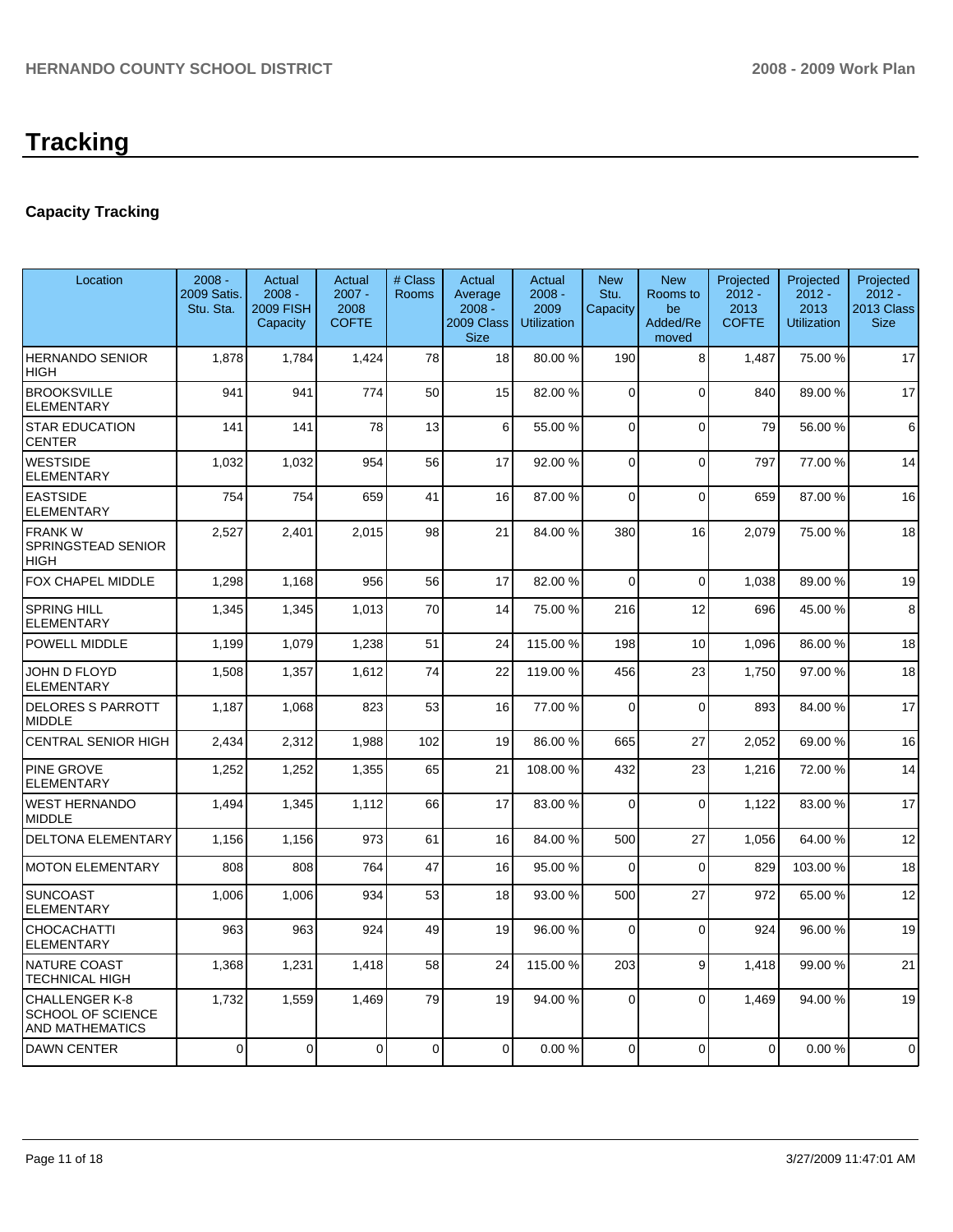| <b>EXPLORER K-8</b> | 2,103  |        |        | 97      | JГ         | 0.00%  |       |     | 2,000  | 0.00%   | $\Omega$<br><u>_</u> |
|---------------------|--------|--------|--------|---------|------------|--------|-------|-----|--------|---------|----------------------|
|                     | 28,126 | 24,702 | 22,482 | ا 317.، | <b>171</b> | 91.01% | 3.740 | 182 | 24.472 | 86.04 % | 16                   |

The COFTE Projected Total (24,472) for 2012 - 2013 must match the Official Forecasted COFTE Total (24,472 ) for 2012 - 2013 before this section can be completed. In the event that the COFTE Projected Total does not match the Official forecasted COFTE, then the Balanced Projected COFTE Table should be used to balance COFTE.

| Projected COFTE for 2012 - 2013 |        |  |  |  |  |
|---------------------------------|--------|--|--|--|--|
| Elementary (PK-3)               | 7,915  |  |  |  |  |
| Middle (4-8)                    | 9,442  |  |  |  |  |
| High (9-12)                     | 7,115  |  |  |  |  |
|                                 | 24,472 |  |  |  |  |

| <b>Grade Level Type</b> | <b>Balanced Projected</b><br>COFTE for 2012 - 2013 |
|-------------------------|----------------------------------------------------|
| Elementary (PK-3)       |                                                    |
| Middle $(4-8)$          |                                                    |
| High (9-12)             |                                                    |
|                         | 24,472                                             |

### **Relocatable Replacement**

Number of relocatable classrooms clearly identified and scheduled for replacement in the school board adopted financially feasible 5-year district work program.

| Location                               | $-2009'$<br>$2008 -$ | $2009 - 2010$ | $2010 - 2011$ | $2011 - 2012$ | 2012 - 2013 | Year 5 Total |
|----------------------------------------|----------------------|---------------|---------------|---------------|-------------|--------------|
| <b>Total Relocatable Replacements:</b> |                      |               |               |               |             |              |

### **Charter Schools Tracking**

Information regarding the use of charter schools.

| Location-Type      | # Relocatable  <br>units or<br>permanent<br><b>classrooms</b> | Owner               | Year Started or I<br>Scheduled | Student<br><b>Stations</b> | <b>Students</b><br>Enrolled | Years in<br>Contract | <b>Total Charter</b><br><b>Students</b><br>projected for<br>$2012 - 2013$ |
|--------------------|---------------------------------------------------------------|---------------------|--------------------------------|----------------------------|-----------------------------|----------------------|---------------------------------------------------------------------------|
| Gulf Coast Academy |                                                               | <b>5 LEASE RENT</b> | 2003                           | 120 <b>1</b>               | 108 <sup>1</sup>            | 15 <sub>1</sub>      | 120                                                                       |
|                    |                                                               |                     |                                | 120 l                      | 108 <sup>1</sup>            |                      | 120                                                                       |

### **Special Purpose Classrooms Tracking**

The number of classrooms that will be used for certain special purposes in the current year, by facility and type of classroom, that the district will, 1), not use for educational purposes, and 2), the co-teaching classrooms that are not open plan classrooms and will be used for educational purposes.

| School                               | <b>School Type</b> | # of Elementary<br>K-3 Classrooms I | # of Middle 4-8<br><b>Classrooms</b> | $#$ of High 9-12<br><b>Classrooms</b> | # of $ESE$<br>Classrooms | # of Combo<br><b>Classrooms</b> | <b>Total</b><br><b>Classrooms</b> |
|--------------------------------------|--------------------|-------------------------------------|--------------------------------------|---------------------------------------|--------------------------|---------------------------------|-----------------------------------|
| <b>Total Educational Classrooms:</b> |                    |                                     |                                      | ΟI                                    |                          |                                 | 0                                 |
| School                               | <b>School Type</b> | # of Elementary<br>K-3 Classrooms   | # of Middle 4-8<br><b>Classrooms</b> | # of High $9-12$<br><b>Classrooms</b> | # of $ESE$<br>Classrooms | # of Combo<br><b>Classrooms</b> | <b>Total</b><br><b>Classrooms</b> |
| <b>Total Co-Teaching Classrooms:</b> |                    |                                     |                                      | 01                                    |                          | 0                               | $\mathbf{0}$                      |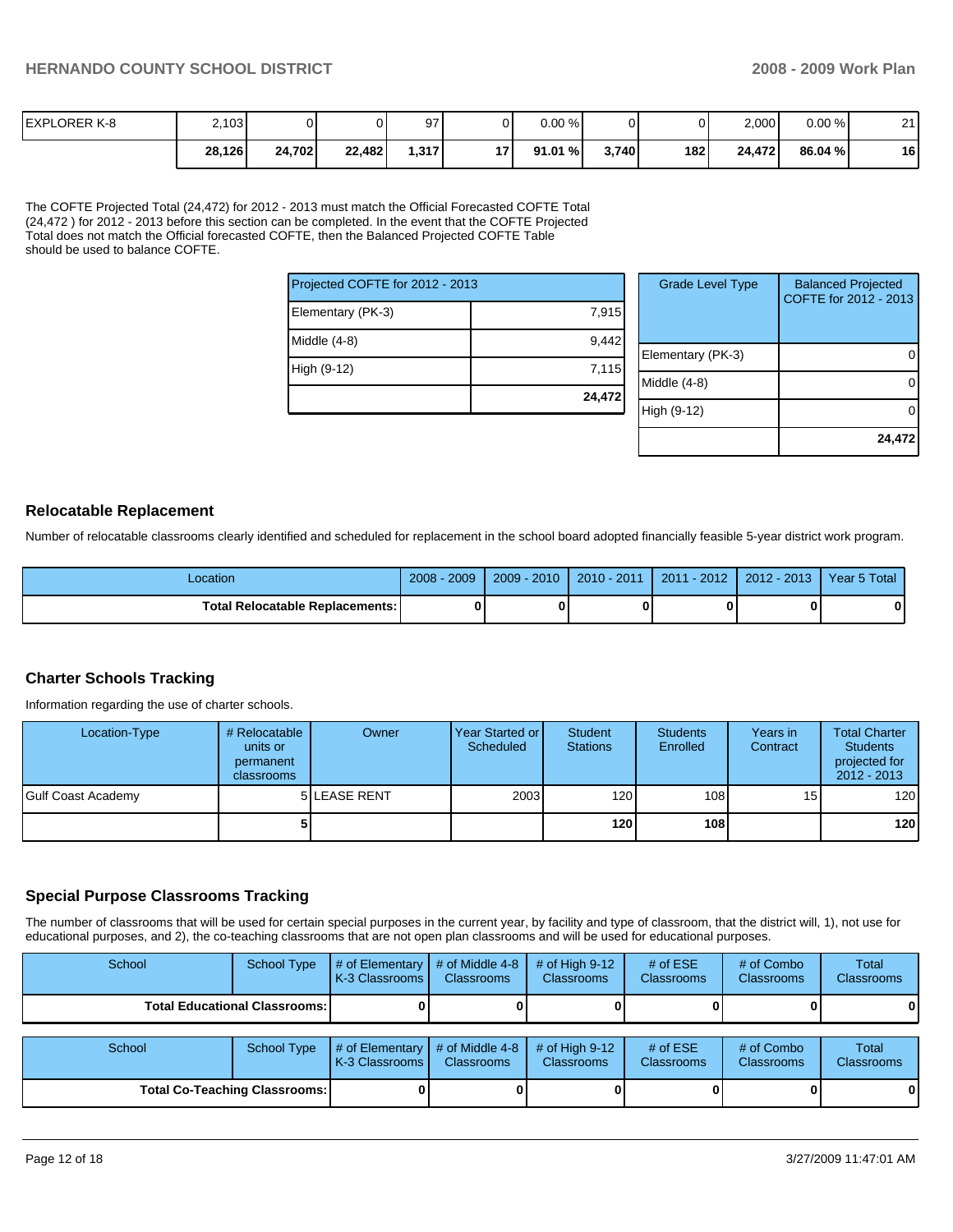### **Infrastructure Tracking**

**Necessary offsite infrastructure requirements resulting from expansions or new schools. This section should include infrastructure information related to capacity project schedules and other project schedules (Section 4).** 

Not Specified

**Proposed location of planned facilities, whether those locations are consistent with the comprehensive plans of all affected local governments, and recommendations for infrastructure and other improvements to land adjacent to existing facilities. Provisions of 1013.33(12), (13) and (14) and 1013.36 must be addressed for new facilities planned within the 1st three years of the plan (Section 5).** 

Not Specified

**Consistent with Comp Plan?** No

### **Net New Classrooms**

The number of classrooms, by grade level and type of construction, that were added during the last fiscal year.

| List the net new classrooms added in the 2007 - 2008 fiscal year.                                                                                       |                              |                                   |                                |                      | year.                        |                                                                        | List the net new classrooms to be added in the 2008 - 2009 fiscal |                        |
|---------------------------------------------------------------------------------------------------------------------------------------------------------|------------------------------|-----------------------------------|--------------------------------|----------------------|------------------------------|------------------------------------------------------------------------|-------------------------------------------------------------------|------------------------|
| "Classrooms" is defined as capacity carrying classrooms that are added to increase<br>capacity to enable the district to meet the Class Size Amendment. |                              |                                   |                                |                      |                              | Totals for fiscal year 2008 - 2009 should match totals in Section 15A. |                                                                   |                        |
| Location                                                                                                                                                | $2007 - 2008$ #<br>Permanent | $2007 - 2008$ #<br><b>Modular</b> | $2007 - 2008$ #<br>Relocatable | 2007 - 2008<br>Total | $2008 - 2009$ #<br>Permanent | $2008 - 2009$ #<br>Modular                                             | $2008 - 2009$ #<br>Relocatable                                    | $2008 - 2009$<br>Total |
| Elementary (PK-3)                                                                                                                                       |                              |                                   |                                |                      | 107                          |                                                                        |                                                                   | 1071                   |
| Middle (4-8)                                                                                                                                            |                              |                                   |                                |                      | 58                           |                                                                        |                                                                   | 58 <sup>1</sup>        |
| High (9-12)                                                                                                                                             |                              |                                   |                                |                      | 60                           |                                                                        |                                                                   | 60 I                   |
|                                                                                                                                                         |                              |                                   |                                |                      | 225                          |                                                                        |                                                                   | 225                    |

### **Relocatable Student Stations**

Number of students that will be educated in relocatable units, by school, in the current year, and the projected number of students for each of the years in the workplan.

| <b>Site</b>                    | $2008 - 2009$    | $2009 - 2010$ | $2010 - 2011$ | $2011 - 2012$ | $2012 - 2013$ | 5 Year Average |
|--------------------------------|------------------|---------------|---------------|---------------|---------------|----------------|
| <b>IBROOKSVILLE ELEMENTARY</b> | 190 <sup>1</sup> |               |               |               |               | 38             |
| <b>STAR EDUCATION CENTER</b>   | 45               |               |               |               |               | 9              |
| <b>IWESTSIDE ELEMENTARY</b>    | 458              |               |               |               |               | 92             |
| <b>IEASTSIDE ELEMENTARY</b>    | 18               |               |               |               |               | 4              |
| <b>HERNANDO SENIOR HIGH</b>    | 230              |               |               |               |               | 46             |
| <b>ISUNCOAST ELEMENTARY</b>    | 262              |               |               |               |               | 52             |
| <b>ICHOCACHATTI ELEMENTARY</b> | 226              |               |               |               | 0             | 45             |
| NATURE COAST TECHNICAL HIGH    |                  |               |               |               | $\Omega$      | $\overline{0}$ |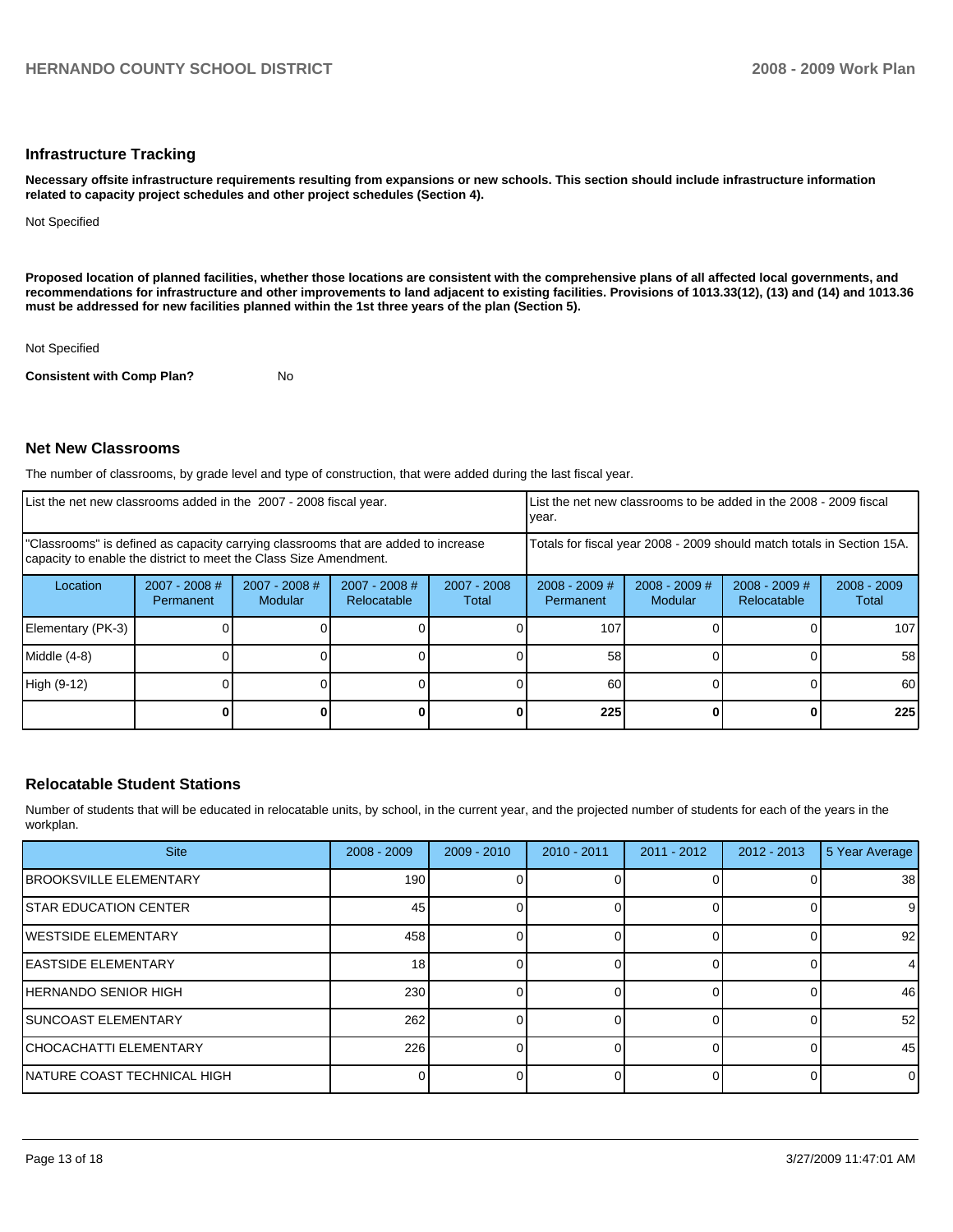| <b>DELTONA ELEMENTARY</b>                                   | 413            | $\Omega$ | ŋ        | $\Omega$    | 0        | 83       |
|-------------------------------------------------------------|----------------|----------|----------|-------------|----------|----------|
| <b>IMOTON ELEMENTARY</b>                                    | 118            | $\Omega$ | 0        | $\Omega$    | $\Omega$ | 24       |
| <b>POWELL MIDDLE</b>                                        | $\Omega$       | $\Omega$ | 0        | $\Omega$    | $\Omega$ | $\Omega$ |
| JOHN D FLOYD ELEMENTARY                                     | 794            | $\Omega$ | ŋ        | $\Omega$    | 0        | 159      |
| <b>DELORES S PARROTT MIDDLE</b>                             | 57             | $\Omega$ | ∩        | $\Omega$    | 0        | 11       |
| ICENTRAL SENIOR HIGH                                        | 150            | $\Omega$ |          | $\Omega$    | $\Omega$ | 30       |
| <b>PINE GROVE ELEMENTARY</b>                                | 564            | $\Omega$ | ∩        | $\Omega$    | $\Omega$ | 113      |
| IWEST HERNANDO MIDDLE                                       | 220            | $\Omega$ | ŋ        | $\Omega$    | 0        | 44       |
| <b>IEXPLORER K-8</b>                                        | $\Omega$       | $\Omega$ | ŋ        | C           | $\Omega$ | 0        |
| CHALLENGER K-8 SCHOOL OF SCIENCE AND<br><b>IMATHEMATICS</b> | 0              | $\Omega$ | 0        | C           | 0        | 0        |
| <b>FRANK W SPRINGSTEAD SENIOR HIGH</b>                      | 820            | 0        | 0        | $\Omega$    | $\Omega$ | 164      |
| FOX CHAPEL MIDDLE                                           | 220            | $\Omega$ | 0        | $\Omega$    | $\Omega$ | 44       |
| <b>SPRING HILL ELEMENTARY</b>                               | 541            | $\Omega$ | $\Omega$ | $\Omega$    | 0        | 108      |
| <b>DAWN CENTER</b>                                          | $\overline{0}$ | $\Omega$ | 0        | $\Omega$    | $\Omega$ | 0        |
| Totals for HERNANDO COUNTY SCHOOL DISTRICT                  |                |          |          |             |          |          |
| Total students in relocatables by year.                     | 5,326          | $\bf{0}$ | 0        | $\mathbf 0$ | ŋ        | 1,065    |
| Total number of COFTE students projected by year.           | 22,831         | 23,174   | 23,527   | 23,899      | 24,472   | 23,581   |
| Percent in relocatables by year.                            | 23 %           | 0%       | 0%       | 0%          | 0%       | 5 %      |

## **Leased Facilities Tracking**

Exising leased facilities and plans for the acquisition of leased facilities, including the number of classrooms and student stations, as reported in the educational plant survey, that are planned in that location at the end of the five year workplan.

| Location                        | # of Leased<br>Classrooms 2008 -<br>2009 | <b>FISH Student</b><br><b>Stations</b> | Owner | # of Leased<br>Classrooms 2012 -<br>2013 | <b>FISH Student</b><br><b>Stations</b> |
|---------------------------------|------------------------------------------|----------------------------------------|-------|------------------------------------------|----------------------------------------|
| <b>BROOKSVILLE ELEMENTARY</b>   | 0                                        | 0                                      |       | 0                                        |                                        |
| <b>STAR EDUCATION CENTER</b>    | 2                                        | 20                                     |       | 0                                        |                                        |
| <b>IWESTSIDE ELEMENTARY</b>     | 2                                        | 40                                     |       | $\Omega$                                 |                                        |
| <b>EASTSIDE ELEMENTARY</b>      | 0                                        | 0                                      |       | 0                                        | $\Omega$                               |
| IHERNANDO SENIOR HIGH           | 4                                        | 80                                     |       | $\Omega$                                 |                                        |
| JOHN D FLOYD ELEMENTARY         | 0                                        | 0                                      |       | $\Omega$                                 |                                        |
| DELORES S PARROTT MIDDLE        | 3                                        | 57                                     |       | $\Omega$                                 | $\Omega$                               |
| <b>CENTRAL SENIOR HIGH</b>      | 0                                        | $\Omega$                               |       | $\Omega$                                 |                                        |
| IWEST HERNANDO MIDDLE           |                                          | 22                                     |       | $\Omega$                                 |                                        |
| FRANK W SPRINGSTEAD SENIOR HIGH | 10                                       | 350                                    |       | $\Omega$                                 |                                        |
| <b>IFOX CHAPEL MIDDLE</b>       | 0                                        | 0                                      |       | 0                                        | $\Omega$                               |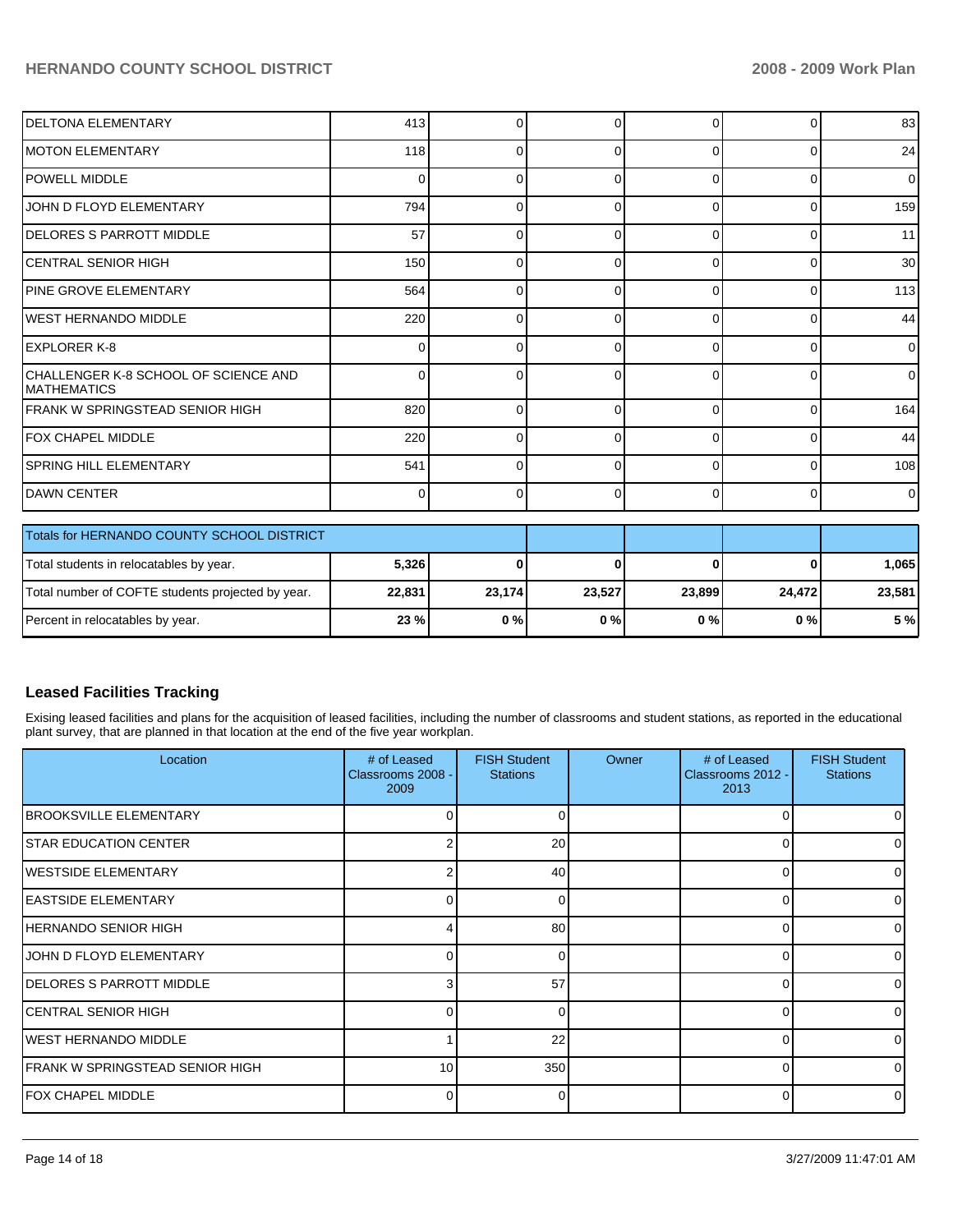| <b>SPRING HILL ELEMENTARY</b>                              |    |     |          |              |
|------------------------------------------------------------|----|-----|----------|--------------|
| POWELL MIDDLE                                              | 0  | U   | O        | <sup>o</sup> |
| <b>PINE GROVE ELEMENTARY</b>                               | U. | U   | ŋ        | O            |
| <b>DELTONA ELEMENTARY</b>                                  | n  |     | ∩        | ∩            |
| <b>MOTON ELEMENTARY</b>                                    | ∩  |     | $\Omega$ | ∩            |
| <b>SUNCOAST ELEMENTARY</b>                                 |    |     | ∩        |              |
| CHOCACHATTI ELEMENTARY                                     |    |     | $\Omega$ |              |
| NATURE COAST TECHNICAL HIGH                                |    |     | $\Omega$ |              |
| CHALLENGER K-8 SCHOOL OF SCIENCE AND<br><b>MATHEMATICS</b> |    |     |          |              |
| IDAWN CENTER                                               | ∩  |     | ∩        |              |
| EXPLORER K-8                                               |    |     | $\Omega$ |              |
|                                                            | 22 | 569 | O        |              |

### **Failed Standard Relocatable Tracking**

Relocatable units currently reported by school, from FISH, and the number of relocatable units identified as 'Failed Standards'.

Nothing reported for this section.

# **Planning**

### **Class Size Reduction Planning**

**Plans approved by the school board that reduce the need for permanent student stations such as acceptable school capacity levels, redistricting, busing, year-round schools, charter schools, magnet schools, public-private partnerships, multitrack scheduling, grade level organization, block scheduling, or other alternatives.** 

Established CSA's and Level Of Service that meets the Public School Facilities Element which provides 100% permanent FISH capacity as approved by the DCA.

### **School Closure Planning**

**Plans for the closure of any school, including plans for disposition of the facility or usage of facility space, and anticipated revenues.** 

None.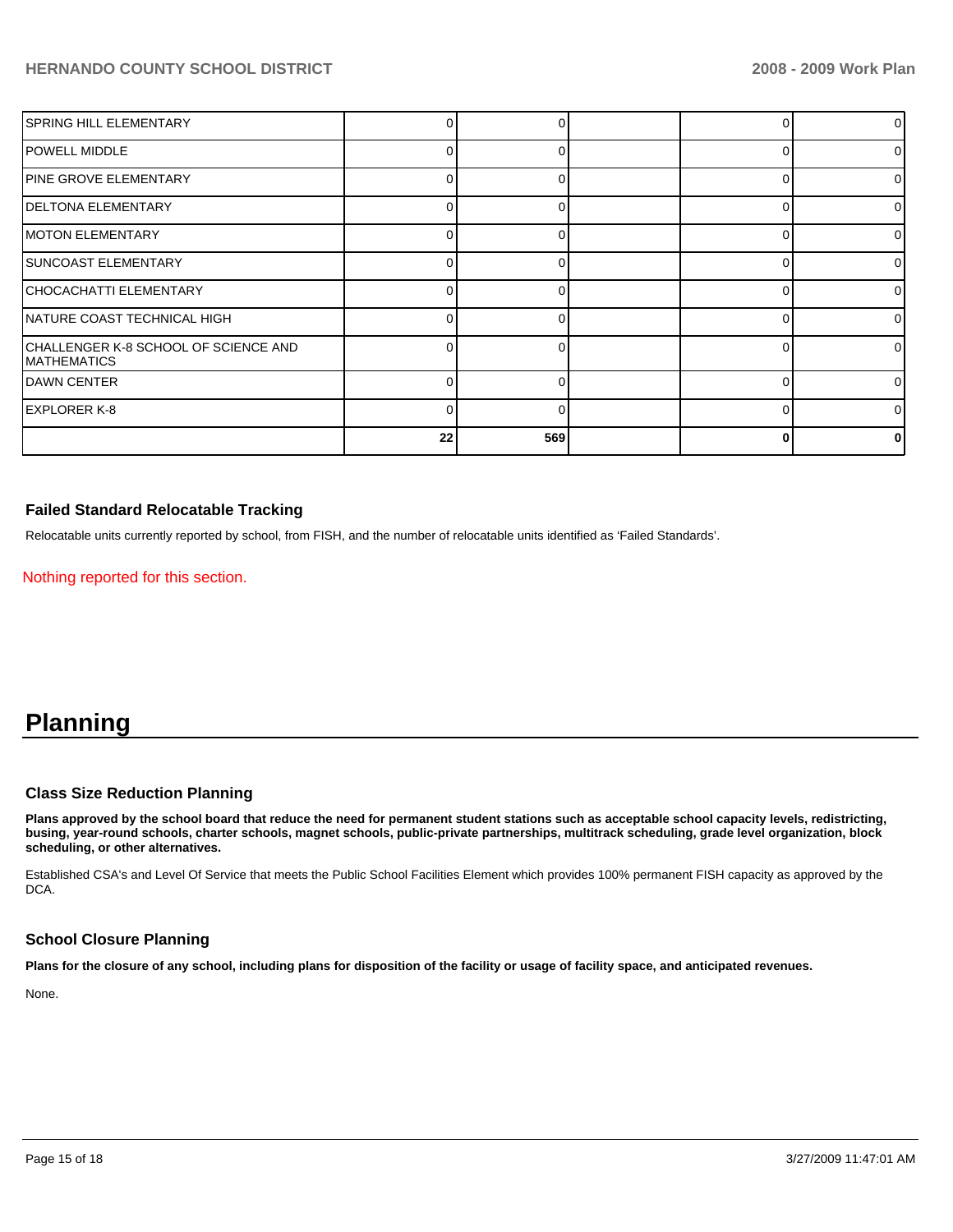# **Long Range Planning**

### **Ten-Year Maintenance**

District projects and locations regarding the projected need for major renovation, repair, and maintenance projects within the district in years 6-10 beyond the projects plans detailed in the five years covered by the work plan.

Nothing reported for this section.

### **Ten-Year Capacity**

Schedule of capital outlay projects projected to ensure the availability of satisfactory student stations for the projected student enrollment in K-12 programs for the future 5 years beyond the 5-year district facilities work program.

| Project           | Location, Community, Quadrant or other<br>general location | 2012 - 2013 / 2017 - 2018<br><b>Projected Cost</b> |
|-------------------|------------------------------------------------------------|----------------------------------------------------|
| New PK-8 School L | <b>Eastside of County</b>                                  | \$1,000,000                                        |
| New PK-8 School M | <b>Westside of County</b>                                  | \$1,000,000                                        |
|                   |                                                            | \$2,000,000                                        |

### **Ten-Year Planned Utilization**

Schedule of planned capital outlay projects identifying the standard grade groupings, capacities, and planned utilization rates of future educational facilities of the district for both permanent and relocatable facilities.

| <b>Grade Level Projections</b>    | <b>FISH</b><br><b>Student</b><br><b>Stations</b> | <b>Actual 2007 -</b><br><b>2008 FISH</b><br>Capacity | Actual<br>$2007 -$<br>2008<br><b>COFTE</b> | Actual 2007 - 2008<br><b>Utilization</b> | Actual 2008 - 2009 / 2017 - 2018 new<br>Student Capacity to be added/removed | Projected 2017 - Projected 2017 -<br><b>2018 COFTE</b> | 2018 Utilization |
|-----------------------------------|--------------------------------------------------|------------------------------------------------------|--------------------------------------------|------------------------------------------|------------------------------------------------------------------------------|--------------------------------------------------------|------------------|
| Elementary - District<br>l Totals | 9.337                                            | 9,337                                                | 8,349.26                                   | 89.42 %                                  | 2.108                                                                        | 14.078                                                 | 123.01 %         |
| Middle - District Totals          | 5.254                                            | 4,728                                                | 4.128.97                                   | 87.33 %                                  | 1.936                                                                        | 6.263                                                  | 93.98 %          |
| High - District Totals            | 13.013                                           | 12.200                                               | 9,925.90                                   | 81.36 %                                  | 2.095                                                                        | 7.425                                                  | 51.94 %          |
| Other - ESE, etc                  | 2.244                                            | 141                                                  | 77.75                                      | 55.32 %                                  |                                                                              |                                                        | 0.00%            |
|                                   | 29,848                                           | 26,406                                               | 22.481.88                                  | 85.14 %                                  | 6,139                                                                        | 27,766                                                 | 85.32 %          |

### **Ten-Year Infrastructure Planning**

**Proposed Location of Planned New, Remodeled, or New Additions to Facilities in 06 thru 10 out years (Section 28).** 

Nothing reported for this section.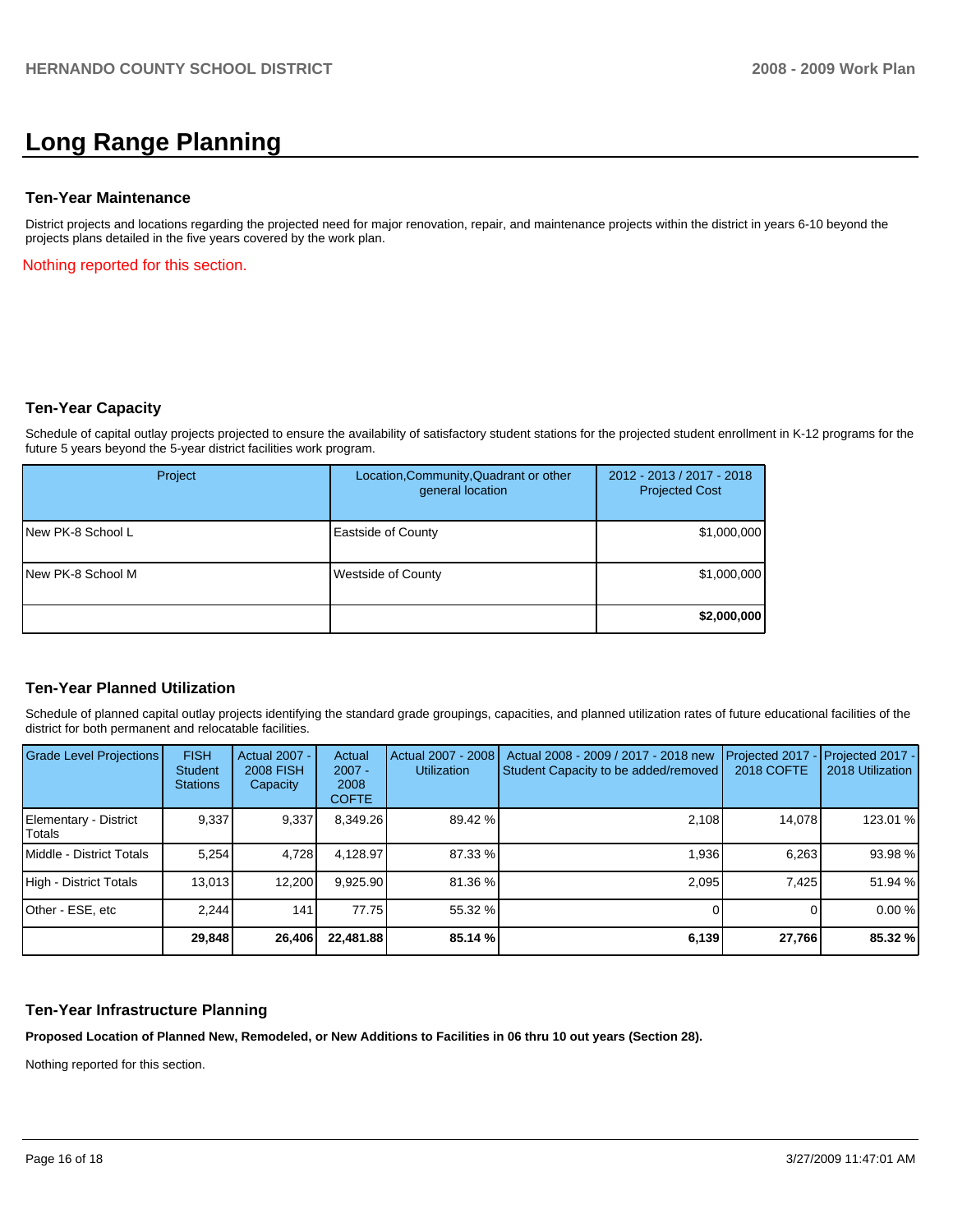Plans for closure of any school, including plans for disposition of the facility or usage of facility space, and anticipated revenues in the 06 thru 10 out **years (Section 29).** 

Nothing reported for this section.

#### **Twenty-Year Maintenance**

District projects and locations regarding the projected need for major renovation, repair, and maintenance projects within the district in years 11-20 beyond the projects plans detailed in the five years covered by the work plan.

Nothing reported for this section.

### **Twenty-Year Capacity**

Schedule of capital outlay projects projected to ensure the availability of satisfactory student stations for the projected student enrollment in K-12 programs for the future 11-20 years beyond the 5-year district facilities work program.

| Project         | Location, Community, Quadrant or other<br>general location | 2017 - 2018 / 2027 - 2028<br><b>Projected Cost</b> |
|-----------------|------------------------------------------------------------|----------------------------------------------------|
| New High School | McKeithen Road                                             | \$1,000,000                                        |
| New K-8         | McKeithen Road                                             | \$1,000,000                                        |
|                 |                                                            | \$2,000,000                                        |

### **Twenty-Year Planned Utilization**

Schedule of planned capital outlay projects identifying the standard grade groupings, capacities, and planned utilization rates of future educational facilities of the district for both permanent and relocatable facilities.

| <b>Grade Level Projections</b>   | <b>FISH</b><br><b>Student</b><br><b>Stations</b> | Actual 2007 -<br><b>2008 FISH</b><br>Capacity | Actual<br>$2007 -$<br>2008<br><b>COFTE</b> | Actual 2007 - 2008<br><b>Utilization</b> | Actual 2008 - 2009 / 2027 - 2028 new<br>Student Capacity to be added/removed | Projected 2027<br>2028 COFTE | Projected 2027 -<br>2028 Utilization |
|----------------------------------|--------------------------------------------------|-----------------------------------------------|--------------------------------------------|------------------------------------------|------------------------------------------------------------------------------|------------------------------|--------------------------------------|
| Elementary - District<br> Totals | 9,337                                            | 9,337                                         | 8,349.26                                   | 89.42 %                                  | 12.880                                                                       | 20,571                       | 92.59 %                              |
| Middle - District Totals         | 5.254                                            | 4,728                                         | 4.128.97                                   | 87.33 %                                  | 8.099                                                                        | 9.168                        | 71.47 %                              |
| High - District Totals           | 13,013                                           | 12,200                                        | 9,925.90                                   | 81.36 %                                  | 13,200                                                                       | 10.496                       | 41.32 %                              |
| Other - ESE, etc                 | 2.244                                            | 141                                           | 77.75                                      | 55.32 %                                  |                                                                              | 110                          | 78.01 %                              |
|                                  | 29,848                                           | 26,406                                        | 22,481.88                                  | 85.14 %                                  | 34,179                                                                       | 40,345                       | 66.59 %                              |

### **Twenty-Year Infrastructure Planning**

**Proposed Location of Planned New, Remodeled, or New Additions to Facilities in 11 thru 20 out years (Section 28).** 

New transportation and fuel depot for East side of County at I 75&50 corridor.